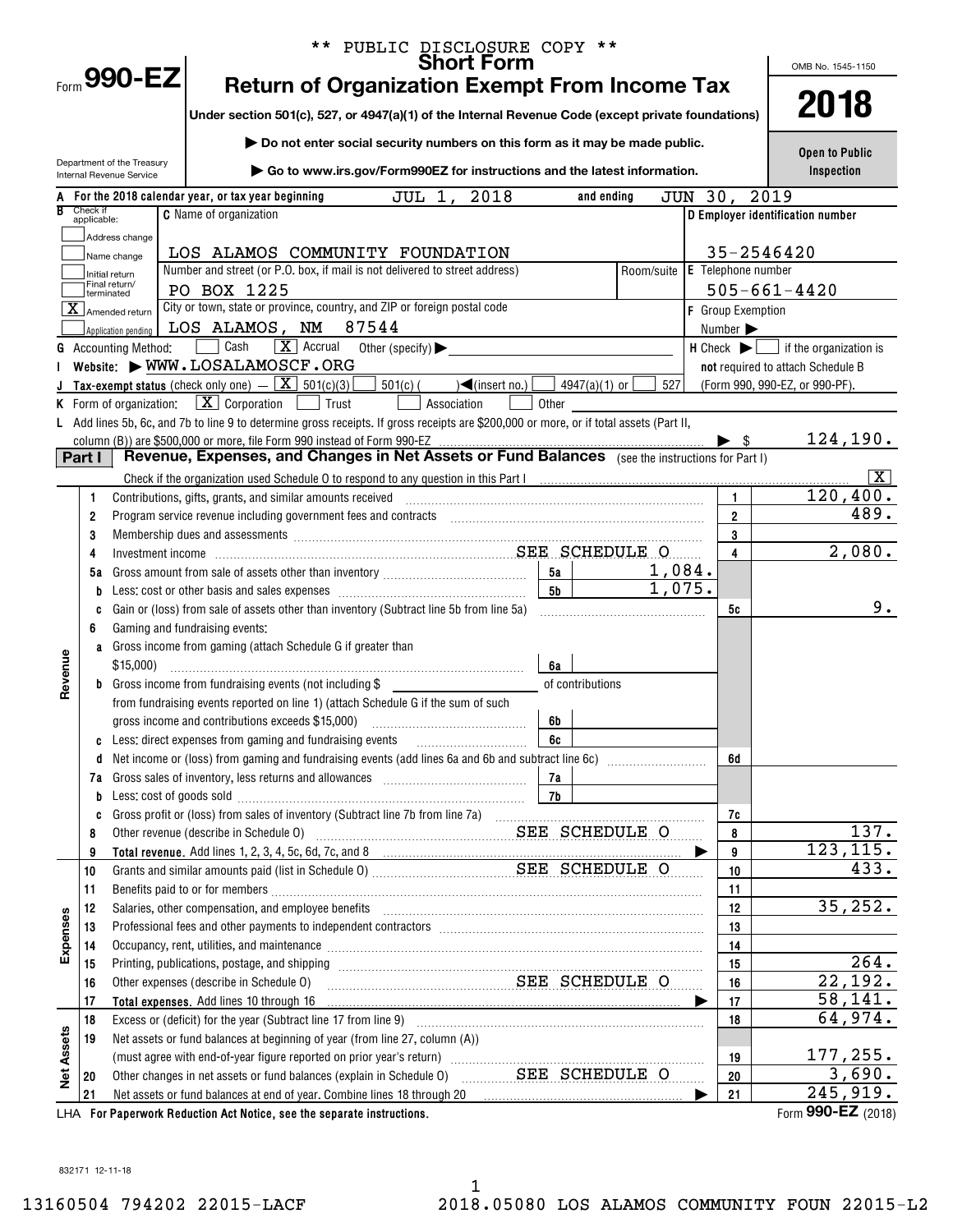| LOS ALAMOS COMMUNITY FOUNDATION<br>Form 990-EZ (2018)                                                                                                                                                                                                                                          |                     |                                       | 35-2546420                                 | Page 2                      |
|------------------------------------------------------------------------------------------------------------------------------------------------------------------------------------------------------------------------------------------------------------------------------------------------|---------------------|---------------------------------------|--------------------------------------------|-----------------------------|
| <b>Balance Sheets</b> (see the instructions for Part II)<br>Part II                                                                                                                                                                                                                            |                     |                                       |                                            |                             |
| Check if the organization used Schedule O to respond to any question in this Part II                                                                                                                                                                                                           |                     |                                       |                                            | $\boxed{\text{X}}$          |
|                                                                                                                                                                                                                                                                                                |                     | (A) Beginning of year                 |                                            | (B) End of year             |
| 22                                                                                                                                                                                                                                                                                             |                     | 149,893.                              | 22                                         | 247,534.                    |
| 23                                                                                                                                                                                                                                                                                             |                     |                                       | 23                                         |                             |
| Land and buildings<br>Other assets (describe in Schedule 0)<br>CHEDULE O<br>24                                                                                                                                                                                                                 |                     | 37,800.                               | 24                                         | 20, 250.                    |
| 25                                                                                                                                                                                                                                                                                             |                     | 187,693.                              | 25                                         | 267,784.                    |
| Total assets<br>Total liabilities (describe in Schedule 0)<br>SEE SCHEDULE O<br>26                                                                                                                                                                                                             |                     | 10,438. 26                            |                                            | 21,865.                     |
|                                                                                                                                                                                                                                                                                                |                     | 177, 255.  27                         |                                            | 245,919.                    |
|                                                                                                                                                                                                                                                                                                |                     |                                       |                                            | <b>Expenses</b>             |
| Check if the organization used Schedule O to respond to any question in this Part III                                                                                                                                                                                                          |                     |                                       | $\overline{\mathbf{X}}$                    | (Required for section)      |
| What is the organization's primary exempt purpose? SEE SCHEDULE O                                                                                                                                                                                                                              |                     |                                       |                                            | $501(c)(3)$ and $501(c)(4)$ |
|                                                                                                                                                                                                                                                                                                |                     |                                       | others.)                                   | organizations; optional for |
| Describe the organization's program service accomplishments for each of its three largest program services, as measured by expenses. In a clear and concise<br>manner, describe the services provided, the number of persons benefited, and other relevant information for each program title. |                     |                                       |                                            |                             |
| PRESENTED A NON-PROFIT CONFERENCE ATTENDED BY<br>28                                                                                                                                                                                                                                            |                     |                                       |                                            |                             |
| APPROXIMATELY 21 LOCAL ORGANIZATIONS AND 34 PARTICIPANTS.                                                                                                                                                                                                                                      |                     |                                       |                                            |                             |
|                                                                                                                                                                                                                                                                                                |                     |                                       |                                            |                             |
|                                                                                                                                                                                                                                                                                                |                     |                                       |                                            | 1,200.                      |
| (Grants \$<br>) If this amount includes foreign grants, check here<br>HELD SIX TRAINING SESSIONS FOR NON-PROFITS. APPROXIMATELY                                                                                                                                                                |                     |                                       | 28a                                        |                             |
| 29<br>15 TO 18 ATTENDEES AT EACH SESSION.                                                                                                                                                                                                                                                      |                     |                                       |                                            |                             |
|                                                                                                                                                                                                                                                                                                |                     |                                       |                                            |                             |
|                                                                                                                                                                                                                                                                                                |                     |                                       |                                            |                             |
| 2,500. If this amount includes foreign grants, check here<br>(Grants \$                                                                                                                                                                                                                        |                     |                                       | 29al                                       | 1,750.                      |
| SUPPORTED LOCAL NON-PROFIT PARTICIPATION IN NON-PROFIT ROW<br>30                                                                                                                                                                                                                               |                     |                                       |                                            |                             |
| AT LOS ALAMOS SUMMER CONCERT SERIES                                                                                                                                                                                                                                                            |                     |                                       |                                            |                             |
|                                                                                                                                                                                                                                                                                                |                     |                                       |                                            |                             |
| (Grants \$                                                                                                                                                                                                                                                                                     |                     |                                       | 30a                                        | 1,000.                      |
| 31 Other program services (describe in Schedule O) _____SEE SCHEDULE O                                                                                                                                                                                                                         |                     |                                       |                                            |                             |
| (Grants \$                                                                                                                                                                                                                                                                                     |                     |                                       | 31a                                        | 1,586.                      |
| 32 Total program service expenses (add lines 28a through 31a)                                                                                                                                                                                                                                  |                     |                                       | 32                                         | 5,536.                      |
| Part IV   List of Officers, Directors, Trustees, and Key Employees (Iist each one even if not compensated - see the instructions for Part IV)                                                                                                                                                  |                     |                                       |                                            |                             |
| Check if the organization used Schedule O to respond to any question in this Part IV                                                                                                                                                                                                           |                     |                                       |                                            |                             |
|                                                                                                                                                                                                                                                                                                | (b) Average hours   | (C) Reportable                        | $(d)$ Health benefits,<br>contributions to | (e) Estimated               |
| (a) Name and title                                                                                                                                                                                                                                                                             | per week devoted to | compensation (Forms<br>W-2/1099-MISC) | employee benefit<br>plans, and deferred    | amount of other             |
|                                                                                                                                                                                                                                                                                                | position            | (if not paid, enter -0-)              | compensation                               | compensation                |
| LINDA DALY                                                                                                                                                                                                                                                                                     |                     |                                       |                                            |                             |
| <b>DIRECTOR</b>                                                                                                                                                                                                                                                                                | 5.00                | $0$ .                                 | 0.                                         | 0.                          |
| <b>JENNY MCCUMBER</b>                                                                                                                                                                                                                                                                          |                     |                                       |                                            |                             |
| <b>DIRECTOR</b>                                                                                                                                                                                                                                                                                | 5.00                | 0.                                    | 0.                                         | 0.                          |
| FRANCES CHADWICK                                                                                                                                                                                                                                                                               |                     |                                       |                                            |                             |
| <b>DIRECTOR</b>                                                                                                                                                                                                                                                                                | 5.00                | 0.                                    | 0.                                         | $\mathbf 0$ .               |
| PAT SORAN                                                                                                                                                                                                                                                                                      |                     |                                       |                                            |                             |
| VICE PRESIDENT                                                                                                                                                                                                                                                                                 | 5.00                | 0.                                    | 0.                                         | $\mathbf 0$ .               |
| DAVID IZRAELEVITZ                                                                                                                                                                                                                                                                              |                     |                                       |                                            |                             |
| PRESIDENT                                                                                                                                                                                                                                                                                      | 10.00               | 0.                                    | 0.                                         | $\mathbf 0$ .               |
| DONALD COBB                                                                                                                                                                                                                                                                                    |                     |                                       |                                            |                             |
| <b>SECRETARY</b>                                                                                                                                                                                                                                                                               | 5.00                | 0.                                    | 0.                                         | $\mathbf 0$ .               |
| CINDY ROONEY                                                                                                                                                                                                                                                                                   |                     |                                       |                                            |                             |
| <b>TREASURER</b>                                                                                                                                                                                                                                                                               | 5.00                | 0.                                    | 0.                                         | $\mathbf 0$ .               |
| RACHEL KIZIELEWICZ                                                                                                                                                                                                                                                                             |                     |                                       |                                            |                             |
| EXECUTIVE DIRECTOR                                                                                                                                                                                                                                                                             | 20.00               | 35, 252.                              | 0.                                         | $\mathbf 0$ .               |
|                                                                                                                                                                                                                                                                                                |                     |                                       |                                            |                             |
|                                                                                                                                                                                                                                                                                                |                     |                                       |                                            |                             |
|                                                                                                                                                                                                                                                                                                |                     |                                       |                                            |                             |
|                                                                                                                                                                                                                                                                                                |                     |                                       |                                            |                             |
|                                                                                                                                                                                                                                                                                                |                     |                                       |                                            |                             |
|                                                                                                                                                                                                                                                                                                |                     |                                       |                                            |                             |
|                                                                                                                                                                                                                                                                                                |                     |                                       |                                            |                             |
|                                                                                                                                                                                                                                                                                                |                     |                                       |                                            |                             |
|                                                                                                                                                                                                                                                                                                |                     |                                       |                                            |                             |
|                                                                                                                                                                                                                                                                                                |                     |                                       |                                            | Form 990-EZ (2018)          |

2

13160504 794202 22015-LACF 2018.05080 LOS ALAMOS COMMUNITY FOUN 22015-L2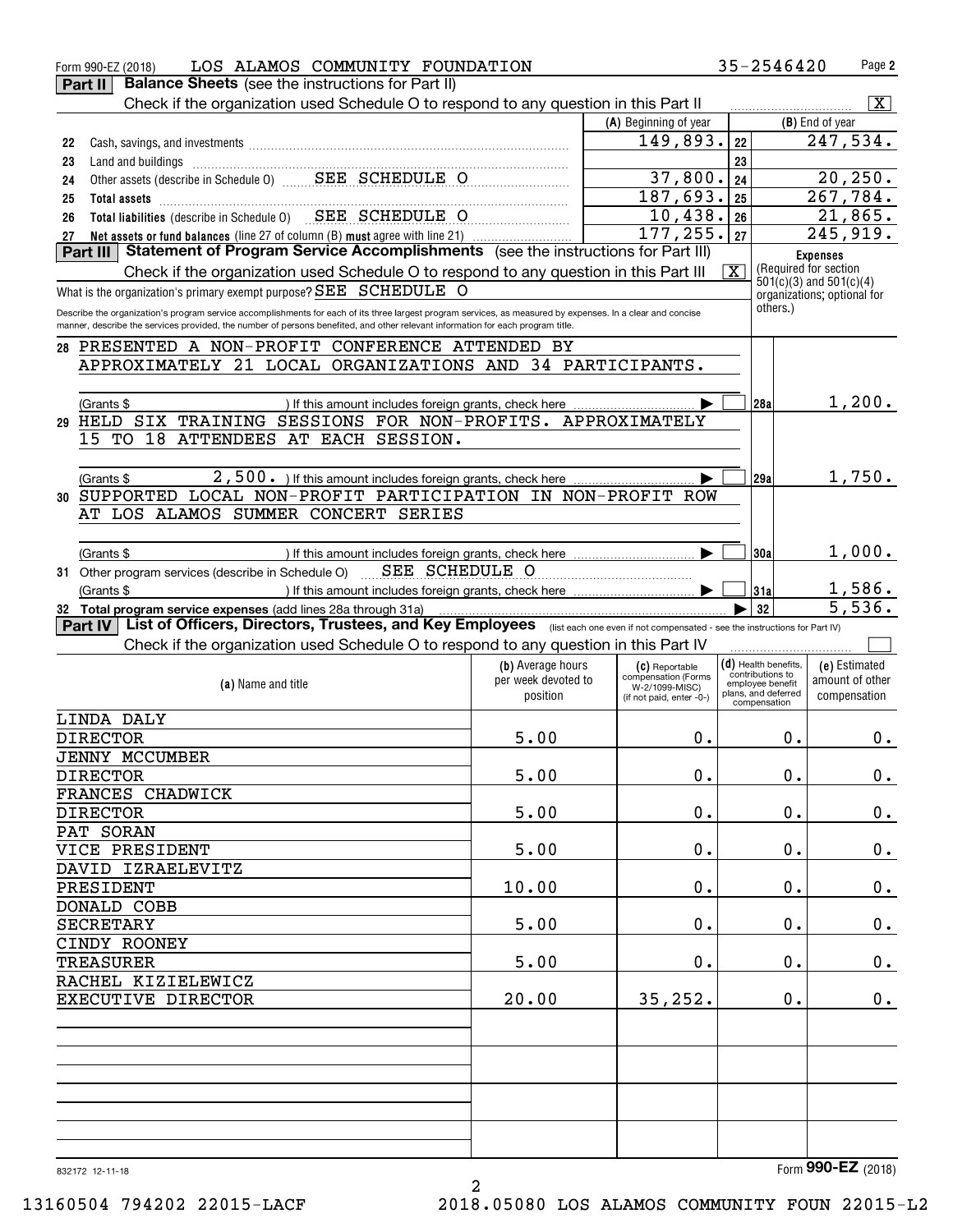| $\overline{\mathbf{X}}$<br>Yes No<br>x<br>33<br>х<br>34<br>.<br>X<br>35a<br>N/R<br>35 <sub>b</sub><br>х<br>35c<br>х<br>36<br>$0$ .<br>x<br>37 <sub>b</sub><br>X<br>38a<br>N/A<br>38 <sub>b</sub><br>N/A<br>39a<br>N/A<br>39 <sub>b</sub><br>0.<br>х<br>40b<br>0.<br>d Section 501(c)(3), 501(c)(4), and 501(c)(29) organizations. Enter amount of tax on line 40c reimbursed<br>0.<br>$\begin{picture}(150,10) \put(0,0){\vector(1,0){100}} \put(10,0){\vector(1,0){100}} \put(10,0){\vector(1,0){100}} \put(10,0){\vector(1,0){100}} \put(10,0){\vector(1,0){100}} \put(10,0){\vector(1,0){100}} \put(10,0){\vector(1,0){100}} \put(10,0){\vector(1,0){100}} \put(10,0){\vector(1,0){100}} \put(10,0){\vector(1,0){100}} \put(10,0){\vector(1,0){100}}$<br>e All organizations. At any time during the tax year, was the organization a party to a prohibited tax shelter<br>x<br>40e<br>List the states with which a copy of this return is filed $\triangleright$ NM<br>Telephone no. $\triangleright$ 505–661–4420<br>$ZIP + 4$ $\triangleright$ 87544<br>Yes No<br>X<br>42 b<br>х<br>42c<br>N/A<br>Yes No<br>x<br>44a<br>х<br>44b<br>Х<br>44c | Part V<br>33<br>34<br>36 | Other Information (Note the Schedule A and personal benefit contract statement requirements in the<br>instructions for Part V.) Check if the organization used Sch. O to respond to any question in this Part V<br>Did the organization engage in any significant activity not previously reported to the IRS? If "Yes," provide a detailed description of each<br>activity in Schedule O<br>Were any significant changes made to the organizing or governing documents? If "Yes," attach a conformed copy of the amended<br>documents if they reflect a change to the organization's name. Otherwise, explain the change on Schedule O (see instructions)<br>35a Did the organization have unrelated business gross income of \$1,000 or more during the year from business activities (such as those reported<br>on lines 2, 6a, and 7a, among others)?<br>c Was the organization a section $501(c)(4)$ , $501(c)(5)$ , or $501(c)(6)$ organization subject to section $6033(e)$ notice, reporting, and proxy tax<br>Did the organization undergo a liquidation, dissolution, termination, or significant disposition of net assets during the year? If "Yes,"<br>37a Enter amount of political expenditures, direct or indirect, as described in the instructions $\Box$<br>38a Did the organization borrow from, or make any loans to, any officer, director, trustee, or key employee or were any such loans made |     |                    |
|----------------------------------------------------------------------------------------------------------------------------------------------------------------------------------------------------------------------------------------------------------------------------------------------------------------------------------------------------------------------------------------------------------------------------------------------------------------------------------------------------------------------------------------------------------------------------------------------------------------------------------------------------------------------------------------------------------------------------------------------------------------------------------------------------------------------------------------------------------------------------------------------------------------------------------------------------------------------------------------------------------------------------------------------------------------------------------------------------------------------------------------------------|--------------------------|------------------------------------------------------------------------------------------------------------------------------------------------------------------------------------------------------------------------------------------------------------------------------------------------------------------------------------------------------------------------------------------------------------------------------------------------------------------------------------------------------------------------------------------------------------------------------------------------------------------------------------------------------------------------------------------------------------------------------------------------------------------------------------------------------------------------------------------------------------------------------------------------------------------------------------------------------------------------------------------------------------------------------------------------------------------------------------------------------------------------------------------------------------------------------------------------------------------------------------------------------------------------------------------------------------------------------------------------------------------------------------------------------------------------|-----|--------------------|
|                                                                                                                                                                                                                                                                                                                                                                                                                                                                                                                                                                                                                                                                                                                                                                                                                                                                                                                                                                                                                                                                                                                                                    |                          |                                                                                                                                                                                                                                                                                                                                                                                                                                                                                                                                                                                                                                                                                                                                                                                                                                                                                                                                                                                                                                                                                                                                                                                                                                                                                                                                                                                                                        |     |                    |
|                                                                                                                                                                                                                                                                                                                                                                                                                                                                                                                                                                                                                                                                                                                                                                                                                                                                                                                                                                                                                                                                                                                                                    |                          |                                                                                                                                                                                                                                                                                                                                                                                                                                                                                                                                                                                                                                                                                                                                                                                                                                                                                                                                                                                                                                                                                                                                                                                                                                                                                                                                                                                                                        |     |                    |
|                                                                                                                                                                                                                                                                                                                                                                                                                                                                                                                                                                                                                                                                                                                                                                                                                                                                                                                                                                                                                                                                                                                                                    |                          |                                                                                                                                                                                                                                                                                                                                                                                                                                                                                                                                                                                                                                                                                                                                                                                                                                                                                                                                                                                                                                                                                                                                                                                                                                                                                                                                                                                                                        |     |                    |
|                                                                                                                                                                                                                                                                                                                                                                                                                                                                                                                                                                                                                                                                                                                                                                                                                                                                                                                                                                                                                                                                                                                                                    |                          |                                                                                                                                                                                                                                                                                                                                                                                                                                                                                                                                                                                                                                                                                                                                                                                                                                                                                                                                                                                                                                                                                                                                                                                                                                                                                                                                                                                                                        |     |                    |
|                                                                                                                                                                                                                                                                                                                                                                                                                                                                                                                                                                                                                                                                                                                                                                                                                                                                                                                                                                                                                                                                                                                                                    |                          |                                                                                                                                                                                                                                                                                                                                                                                                                                                                                                                                                                                                                                                                                                                                                                                                                                                                                                                                                                                                                                                                                                                                                                                                                                                                                                                                                                                                                        |     |                    |
|                                                                                                                                                                                                                                                                                                                                                                                                                                                                                                                                                                                                                                                                                                                                                                                                                                                                                                                                                                                                                                                                                                                                                    |                          |                                                                                                                                                                                                                                                                                                                                                                                                                                                                                                                                                                                                                                                                                                                                                                                                                                                                                                                                                                                                                                                                                                                                                                                                                                                                                                                                                                                                                        |     |                    |
|                                                                                                                                                                                                                                                                                                                                                                                                                                                                                                                                                                                                                                                                                                                                                                                                                                                                                                                                                                                                                                                                                                                                                    |                          |                                                                                                                                                                                                                                                                                                                                                                                                                                                                                                                                                                                                                                                                                                                                                                                                                                                                                                                                                                                                                                                                                                                                                                                                                                                                                                                                                                                                                        |     |                    |
|                                                                                                                                                                                                                                                                                                                                                                                                                                                                                                                                                                                                                                                                                                                                                                                                                                                                                                                                                                                                                                                                                                                                                    |                          |                                                                                                                                                                                                                                                                                                                                                                                                                                                                                                                                                                                                                                                                                                                                                                                                                                                                                                                                                                                                                                                                                                                                                                                                                                                                                                                                                                                                                        |     |                    |
|                                                                                                                                                                                                                                                                                                                                                                                                                                                                                                                                                                                                                                                                                                                                                                                                                                                                                                                                                                                                                                                                                                                                                    |                          |                                                                                                                                                                                                                                                                                                                                                                                                                                                                                                                                                                                                                                                                                                                                                                                                                                                                                                                                                                                                                                                                                                                                                                                                                                                                                                                                                                                                                        |     |                    |
|                                                                                                                                                                                                                                                                                                                                                                                                                                                                                                                                                                                                                                                                                                                                                                                                                                                                                                                                                                                                                                                                                                                                                    |                          |                                                                                                                                                                                                                                                                                                                                                                                                                                                                                                                                                                                                                                                                                                                                                                                                                                                                                                                                                                                                                                                                                                                                                                                                                                                                                                                                                                                                                        |     |                    |
|                                                                                                                                                                                                                                                                                                                                                                                                                                                                                                                                                                                                                                                                                                                                                                                                                                                                                                                                                                                                                                                                                                                                                    |                          |                                                                                                                                                                                                                                                                                                                                                                                                                                                                                                                                                                                                                                                                                                                                                                                                                                                                                                                                                                                                                                                                                                                                                                                                                                                                                                                                                                                                                        |     |                    |
|                                                                                                                                                                                                                                                                                                                                                                                                                                                                                                                                                                                                                                                                                                                                                                                                                                                                                                                                                                                                                                                                                                                                                    |                          |                                                                                                                                                                                                                                                                                                                                                                                                                                                                                                                                                                                                                                                                                                                                                                                                                                                                                                                                                                                                                                                                                                                                                                                                                                                                                                                                                                                                                        |     |                    |
|                                                                                                                                                                                                                                                                                                                                                                                                                                                                                                                                                                                                                                                                                                                                                                                                                                                                                                                                                                                                                                                                                                                                                    |                          |                                                                                                                                                                                                                                                                                                                                                                                                                                                                                                                                                                                                                                                                                                                                                                                                                                                                                                                                                                                                                                                                                                                                                                                                                                                                                                                                                                                                                        |     |                    |
|                                                                                                                                                                                                                                                                                                                                                                                                                                                                                                                                                                                                                                                                                                                                                                                                                                                                                                                                                                                                                                                                                                                                                    |                          |                                                                                                                                                                                                                                                                                                                                                                                                                                                                                                                                                                                                                                                                                                                                                                                                                                                                                                                                                                                                                                                                                                                                                                                                                                                                                                                                                                                                                        |     |                    |
|                                                                                                                                                                                                                                                                                                                                                                                                                                                                                                                                                                                                                                                                                                                                                                                                                                                                                                                                                                                                                                                                                                                                                    |                          |                                                                                                                                                                                                                                                                                                                                                                                                                                                                                                                                                                                                                                                                                                                                                                                                                                                                                                                                                                                                                                                                                                                                                                                                                                                                                                                                                                                                                        |     |                    |
|                                                                                                                                                                                                                                                                                                                                                                                                                                                                                                                                                                                                                                                                                                                                                                                                                                                                                                                                                                                                                                                                                                                                                    |                          |                                                                                                                                                                                                                                                                                                                                                                                                                                                                                                                                                                                                                                                                                                                                                                                                                                                                                                                                                                                                                                                                                                                                                                                                                                                                                                                                                                                                                        |     |                    |
|                                                                                                                                                                                                                                                                                                                                                                                                                                                                                                                                                                                                                                                                                                                                                                                                                                                                                                                                                                                                                                                                                                                                                    |                          |                                                                                                                                                                                                                                                                                                                                                                                                                                                                                                                                                                                                                                                                                                                                                                                                                                                                                                                                                                                                                                                                                                                                                                                                                                                                                                                                                                                                                        |     |                    |
|                                                                                                                                                                                                                                                                                                                                                                                                                                                                                                                                                                                                                                                                                                                                                                                                                                                                                                                                                                                                                                                                                                                                                    |                          |                                                                                                                                                                                                                                                                                                                                                                                                                                                                                                                                                                                                                                                                                                                                                                                                                                                                                                                                                                                                                                                                                                                                                                                                                                                                                                                                                                                                                        |     |                    |
|                                                                                                                                                                                                                                                                                                                                                                                                                                                                                                                                                                                                                                                                                                                                                                                                                                                                                                                                                                                                                                                                                                                                                    | 39                       | Section 501(c)(7) organizations. Enter:                                                                                                                                                                                                                                                                                                                                                                                                                                                                                                                                                                                                                                                                                                                                                                                                                                                                                                                                                                                                                                                                                                                                                                                                                                                                                                                                                                                |     |                    |
|                                                                                                                                                                                                                                                                                                                                                                                                                                                                                                                                                                                                                                                                                                                                                                                                                                                                                                                                                                                                                                                                                                                                                    |                          |                                                                                                                                                                                                                                                                                                                                                                                                                                                                                                                                                                                                                                                                                                                                                                                                                                                                                                                                                                                                                                                                                                                                                                                                                                                                                                                                                                                                                        |     |                    |
|                                                                                                                                                                                                                                                                                                                                                                                                                                                                                                                                                                                                                                                                                                                                                                                                                                                                                                                                                                                                                                                                                                                                                    |                          | <b>b</b> Gross receipts, included on line 9, for public use of club facilities with contain and contain an example of                                                                                                                                                                                                                                                                                                                                                                                                                                                                                                                                                                                                                                                                                                                                                                                                                                                                                                                                                                                                                                                                                                                                                                                                                                                                                                  |     |                    |
|                                                                                                                                                                                                                                                                                                                                                                                                                                                                                                                                                                                                                                                                                                                                                                                                                                                                                                                                                                                                                                                                                                                                                    |                          | 40a Section 501(c)(3) organizations. Enter amount of tax imposed on the organization during the year under:                                                                                                                                                                                                                                                                                                                                                                                                                                                                                                                                                                                                                                                                                                                                                                                                                                                                                                                                                                                                                                                                                                                                                                                                                                                                                                            |     |                    |
|                                                                                                                                                                                                                                                                                                                                                                                                                                                                                                                                                                                                                                                                                                                                                                                                                                                                                                                                                                                                                                                                                                                                                    |                          |                                                                                                                                                                                                                                                                                                                                                                                                                                                                                                                                                                                                                                                                                                                                                                                                                                                                                                                                                                                                                                                                                                                                                                                                                                                                                                                                                                                                                        |     |                    |
|                                                                                                                                                                                                                                                                                                                                                                                                                                                                                                                                                                                                                                                                                                                                                                                                                                                                                                                                                                                                                                                                                                                                                    |                          | <b>b</b> Section 501(c)(3), 501(c)(4), and 501(c)(29) organizations. Did the organization engage in any section 4958 excess benefit                                                                                                                                                                                                                                                                                                                                                                                                                                                                                                                                                                                                                                                                                                                                                                                                                                                                                                                                                                                                                                                                                                                                                                                                                                                                                    |     |                    |
|                                                                                                                                                                                                                                                                                                                                                                                                                                                                                                                                                                                                                                                                                                                                                                                                                                                                                                                                                                                                                                                                                                                                                    |                          | transaction during the year, or did it engage in an excess benefit transaction in a prior year that has not been reported on any                                                                                                                                                                                                                                                                                                                                                                                                                                                                                                                                                                                                                                                                                                                                                                                                                                                                                                                                                                                                                                                                                                                                                                                                                                                                                       |     |                    |
|                                                                                                                                                                                                                                                                                                                                                                                                                                                                                                                                                                                                                                                                                                                                                                                                                                                                                                                                                                                                                                                                                                                                                    |                          |                                                                                                                                                                                                                                                                                                                                                                                                                                                                                                                                                                                                                                                                                                                                                                                                                                                                                                                                                                                                                                                                                                                                                                                                                                                                                                                                                                                                                        |     |                    |
|                                                                                                                                                                                                                                                                                                                                                                                                                                                                                                                                                                                                                                                                                                                                                                                                                                                                                                                                                                                                                                                                                                                                                    |                          | c Section 501(c)(3), 501(c)(4), and 501(c)(29) organizations. Enter amount of tax imposed on                                                                                                                                                                                                                                                                                                                                                                                                                                                                                                                                                                                                                                                                                                                                                                                                                                                                                                                                                                                                                                                                                                                                                                                                                                                                                                                           |     |                    |
|                                                                                                                                                                                                                                                                                                                                                                                                                                                                                                                                                                                                                                                                                                                                                                                                                                                                                                                                                                                                                                                                                                                                                    |                          |                                                                                                                                                                                                                                                                                                                                                                                                                                                                                                                                                                                                                                                                                                                                                                                                                                                                                                                                                                                                                                                                                                                                                                                                                                                                                                                                                                                                                        |     |                    |
|                                                                                                                                                                                                                                                                                                                                                                                                                                                                                                                                                                                                                                                                                                                                                                                                                                                                                                                                                                                                                                                                                                                                                    |                          |                                                                                                                                                                                                                                                                                                                                                                                                                                                                                                                                                                                                                                                                                                                                                                                                                                                                                                                                                                                                                                                                                                                                                                                                                                                                                                                                                                                                                        |     |                    |
|                                                                                                                                                                                                                                                                                                                                                                                                                                                                                                                                                                                                                                                                                                                                                                                                                                                                                                                                                                                                                                                                                                                                                    |                          | by the organization                                                                                                                                                                                                                                                                                                                                                                                                                                                                                                                                                                                                                                                                                                                                                                                                                                                                                                                                                                                                                                                                                                                                                                                                                                                                                                                                                                                                    |     |                    |
|                                                                                                                                                                                                                                                                                                                                                                                                                                                                                                                                                                                                                                                                                                                                                                                                                                                                                                                                                                                                                                                                                                                                                    |                          |                                                                                                                                                                                                                                                                                                                                                                                                                                                                                                                                                                                                                                                                                                                                                                                                                                                                                                                                                                                                                                                                                                                                                                                                                                                                                                                                                                                                                        |     |                    |
|                                                                                                                                                                                                                                                                                                                                                                                                                                                                                                                                                                                                                                                                                                                                                                                                                                                                                                                                                                                                                                                                                                                                                    | 41                       | transaction? If "Yes," complete Form 8886-T                                                                                                                                                                                                                                                                                                                                                                                                                                                                                                                                                                                                                                                                                                                                                                                                                                                                                                                                                                                                                                                                                                                                                                                                                                                                                                                                                                            |     |                    |
|                                                                                                                                                                                                                                                                                                                                                                                                                                                                                                                                                                                                                                                                                                                                                                                                                                                                                                                                                                                                                                                                                                                                                    |                          | 42a The organization's books are in care of $\blacktriangleright$ THE ORGANIZATION                                                                                                                                                                                                                                                                                                                                                                                                                                                                                                                                                                                                                                                                                                                                                                                                                                                                                                                                                                                                                                                                                                                                                                                                                                                                                                                                     |     |                    |
|                                                                                                                                                                                                                                                                                                                                                                                                                                                                                                                                                                                                                                                                                                                                                                                                                                                                                                                                                                                                                                                                                                                                                    |                          | Located at > PO BOX 1225, LOS ALAMOS, NM                                                                                                                                                                                                                                                                                                                                                                                                                                                                                                                                                                                                                                                                                                                                                                                                                                                                                                                                                                                                                                                                                                                                                                                                                                                                                                                                                                               |     |                    |
|                                                                                                                                                                                                                                                                                                                                                                                                                                                                                                                                                                                                                                                                                                                                                                                                                                                                                                                                                                                                                                                                                                                                                    |                          | <b>b</b> At any time during the calendar year, did the organization have an interest in or a signature or other authority                                                                                                                                                                                                                                                                                                                                                                                                                                                                                                                                                                                                                                                                                                                                                                                                                                                                                                                                                                                                                                                                                                                                                                                                                                                                                              |     |                    |
|                                                                                                                                                                                                                                                                                                                                                                                                                                                                                                                                                                                                                                                                                                                                                                                                                                                                                                                                                                                                                                                                                                                                                    |                          | over a financial account in a foreign country (such as a bank account, securities account, or other financial                                                                                                                                                                                                                                                                                                                                                                                                                                                                                                                                                                                                                                                                                                                                                                                                                                                                                                                                                                                                                                                                                                                                                                                                                                                                                                          |     |                    |
|                                                                                                                                                                                                                                                                                                                                                                                                                                                                                                                                                                                                                                                                                                                                                                                                                                                                                                                                                                                                                                                                                                                                                    |                          | account)?                                                                                                                                                                                                                                                                                                                                                                                                                                                                                                                                                                                                                                                                                                                                                                                                                                                                                                                                                                                                                                                                                                                                                                                                                                                                                                                                                                                                              |     |                    |
|                                                                                                                                                                                                                                                                                                                                                                                                                                                                                                                                                                                                                                                                                                                                                                                                                                                                                                                                                                                                                                                                                                                                                    |                          |                                                                                                                                                                                                                                                                                                                                                                                                                                                                                                                                                                                                                                                                                                                                                                                                                                                                                                                                                                                                                                                                                                                                                                                                                                                                                                                                                                                                                        |     |                    |
|                                                                                                                                                                                                                                                                                                                                                                                                                                                                                                                                                                                                                                                                                                                                                                                                                                                                                                                                                                                                                                                                                                                                                    |                          | See the instructions for exceptions and filing requirements for FinCEN Form 114, Report of Foreign Bank and Financial Accounts (FBAR).                                                                                                                                                                                                                                                                                                                                                                                                                                                                                                                                                                                                                                                                                                                                                                                                                                                                                                                                                                                                                                                                                                                                                                                                                                                                                 |     |                    |
|                                                                                                                                                                                                                                                                                                                                                                                                                                                                                                                                                                                                                                                                                                                                                                                                                                                                                                                                                                                                                                                                                                                                                    |                          |                                                                                                                                                                                                                                                                                                                                                                                                                                                                                                                                                                                                                                                                                                                                                                                                                                                                                                                                                                                                                                                                                                                                                                                                                                                                                                                                                                                                                        |     |                    |
|                                                                                                                                                                                                                                                                                                                                                                                                                                                                                                                                                                                                                                                                                                                                                                                                                                                                                                                                                                                                                                                                                                                                                    |                          |                                                                                                                                                                                                                                                                                                                                                                                                                                                                                                                                                                                                                                                                                                                                                                                                                                                                                                                                                                                                                                                                                                                                                                                                                                                                                                                                                                                                                        |     |                    |
|                                                                                                                                                                                                                                                                                                                                                                                                                                                                                                                                                                                                                                                                                                                                                                                                                                                                                                                                                                                                                                                                                                                                                    | 43                       |                                                                                                                                                                                                                                                                                                                                                                                                                                                                                                                                                                                                                                                                                                                                                                                                                                                                                                                                                                                                                                                                                                                                                                                                                                                                                                                                                                                                                        |     |                    |
|                                                                                                                                                                                                                                                                                                                                                                                                                                                                                                                                                                                                                                                                                                                                                                                                                                                                                                                                                                                                                                                                                                                                                    |                          |                                                                                                                                                                                                                                                                                                                                                                                                                                                                                                                                                                                                                                                                                                                                                                                                                                                                                                                                                                                                                                                                                                                                                                                                                                                                                                                                                                                                                        |     |                    |
|                                                                                                                                                                                                                                                                                                                                                                                                                                                                                                                                                                                                                                                                                                                                                                                                                                                                                                                                                                                                                                                                                                                                                    |                          |                                                                                                                                                                                                                                                                                                                                                                                                                                                                                                                                                                                                                                                                                                                                                                                                                                                                                                                                                                                                                                                                                                                                                                                                                                                                                                                                                                                                                        |     |                    |
|                                                                                                                                                                                                                                                                                                                                                                                                                                                                                                                                                                                                                                                                                                                                                                                                                                                                                                                                                                                                                                                                                                                                                    |                          |                                                                                                                                                                                                                                                                                                                                                                                                                                                                                                                                                                                                                                                                                                                                                                                                                                                                                                                                                                                                                                                                                                                                                                                                                                                                                                                                                                                                                        |     |                    |
|                                                                                                                                                                                                                                                                                                                                                                                                                                                                                                                                                                                                                                                                                                                                                                                                                                                                                                                                                                                                                                                                                                                                                    |                          |                                                                                                                                                                                                                                                                                                                                                                                                                                                                                                                                                                                                                                                                                                                                                                                                                                                                                                                                                                                                                                                                                                                                                                                                                                                                                                                                                                                                                        |     |                    |
|                                                                                                                                                                                                                                                                                                                                                                                                                                                                                                                                                                                                                                                                                                                                                                                                                                                                                                                                                                                                                                                                                                                                                    |                          |                                                                                                                                                                                                                                                                                                                                                                                                                                                                                                                                                                                                                                                                                                                                                                                                                                                                                                                                                                                                                                                                                                                                                                                                                                                                                                                                                                                                                        |     |                    |
|                                                                                                                                                                                                                                                                                                                                                                                                                                                                                                                                                                                                                                                                                                                                                                                                                                                                                                                                                                                                                                                                                                                                                    |                          |                                                                                                                                                                                                                                                                                                                                                                                                                                                                                                                                                                                                                                                                                                                                                                                                                                                                                                                                                                                                                                                                                                                                                                                                                                                                                                                                                                                                                        |     |                    |
|                                                                                                                                                                                                                                                                                                                                                                                                                                                                                                                                                                                                                                                                                                                                                                                                                                                                                                                                                                                                                                                                                                                                                    |                          |                                                                                                                                                                                                                                                                                                                                                                                                                                                                                                                                                                                                                                                                                                                                                                                                                                                                                                                                                                                                                                                                                                                                                                                                                                                                                                                                                                                                                        |     |                    |
|                                                                                                                                                                                                                                                                                                                                                                                                                                                                                                                                                                                                                                                                                                                                                                                                                                                                                                                                                                                                                                                                                                                                                    |                          |                                                                                                                                                                                                                                                                                                                                                                                                                                                                                                                                                                                                                                                                                                                                                                                                                                                                                                                                                                                                                                                                                                                                                                                                                                                                                                                                                                                                                        |     |                    |
|                                                                                                                                                                                                                                                                                                                                                                                                                                                                                                                                                                                                                                                                                                                                                                                                                                                                                                                                                                                                                                                                                                                                                    |                          |                                                                                                                                                                                                                                                                                                                                                                                                                                                                                                                                                                                                                                                                                                                                                                                                                                                                                                                                                                                                                                                                                                                                                                                                                                                                                                                                                                                                                        |     |                    |
| 44d                                                                                                                                                                                                                                                                                                                                                                                                                                                                                                                                                                                                                                                                                                                                                                                                                                                                                                                                                                                                                                                                                                                                                |                          |                                                                                                                                                                                                                                                                                                                                                                                                                                                                                                                                                                                                                                                                                                                                                                                                                                                                                                                                                                                                                                                                                                                                                                                                                                                                                                                                                                                                                        |     |                    |
|                                                                                                                                                                                                                                                                                                                                                                                                                                                                                                                                                                                                                                                                                                                                                                                                                                                                                                                                                                                                                                                                                                                                                    |                          |                                                                                                                                                                                                                                                                                                                                                                                                                                                                                                                                                                                                                                                                                                                                                                                                                                                                                                                                                                                                                                                                                                                                                                                                                                                                                                                                                                                                                        | 45a | х                  |
|                                                                                                                                                                                                                                                                                                                                                                                                                                                                                                                                                                                                                                                                                                                                                                                                                                                                                                                                                                                                                                                                                                                                                    |                          |                                                                                                                                                                                                                                                                                                                                                                                                                                                                                                                                                                                                                                                                                                                                                                                                                                                                                                                                                                                                                                                                                                                                                                                                                                                                                                                                                                                                                        |     |                    |
|                                                                                                                                                                                                                                                                                                                                                                                                                                                                                                                                                                                                                                                                                                                                                                                                                                                                                                                                                                                                                                                                                                                                                    |                          |                                                                                                                                                                                                                                                                                                                                                                                                                                                                                                                                                                                                                                                                                                                                                                                                                                                                                                                                                                                                                                                                                                                                                                                                                                                                                                                                                                                                                        |     | Form 990-EZ (2018) |
|                                                                                                                                                                                                                                                                                                                                                                                                                                                                                                                                                                                                                                                                                                                                                                                                                                                                                                                                                                                                                                                                                                                                                    |                          | If "Yes," enter the name of the foreign country: $\blacktriangleright$<br>44a Did the organization maintain any donor advised funds during the year? If "Yes," Form 990 must be completed instead of<br><b>b</b> Did the organization operate one or more hospital facilities during the year? If "Yes," Form 990 must be completed instead<br>d If "Yes" to line 44c, has the organization filed a Form 720 to report these payments? If "No," provide an explanation                                                                                                                                                                                                                                                                                                                                                                                                                                                                                                                                                                                                                                                                                                                                                                                                                                                                                                                                                 |     |                    |
|                                                                                                                                                                                                                                                                                                                                                                                                                                                                                                                                                                                                                                                                                                                                                                                                                                                                                                                                                                                                                                                                                                                                                    |                          | <b>b</b> Did the organization receive any payment from or engage in any transaction with a controlled entity within the meaning of section                                                                                                                                                                                                                                                                                                                                                                                                                                                                                                                                                                                                                                                                                                                                                                                                                                                                                                                                                                                                                                                                                                                                                                                                                                                                             |     |                    |
|                                                                                                                                                                                                                                                                                                                                                                                                                                                                                                                                                                                                                                                                                                                                                                                                                                                                                                                                                                                                                                                                                                                                                    |                          |                                                                                                                                                                                                                                                                                                                                                                                                                                                                                                                                                                                                                                                                                                                                                                                                                                                                                                                                                                                                                                                                                                                                                                                                                                                                                                                                                                                                                        | 45b |                    |

832173 12-11-18

3 13160504 794202 22015-LACF 2018.05080 LOS ALAMOS COMMUNITY FOUN 22015-L2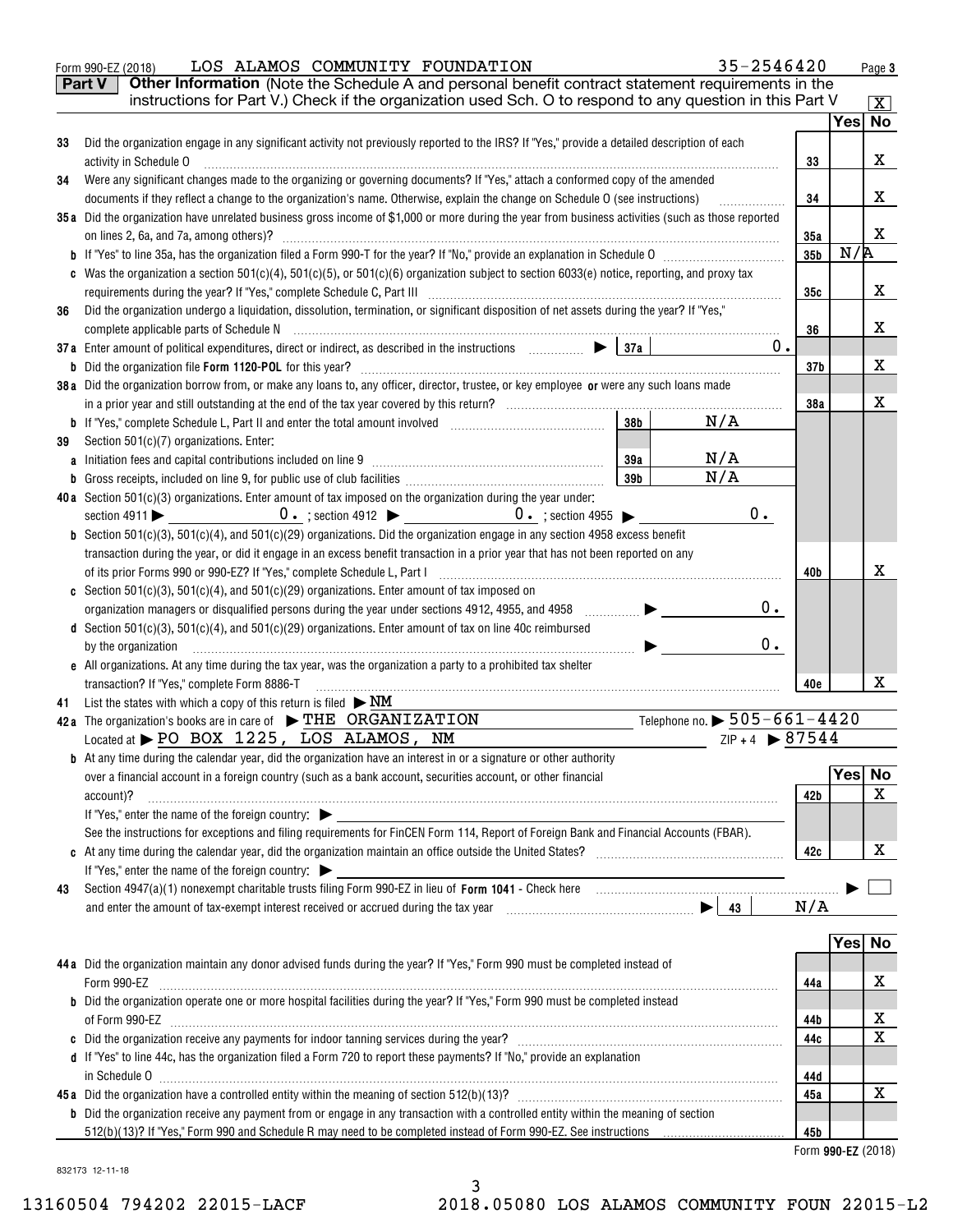| 46                                                                      | Form 990-EZ (2018)                                                                                                                                                         | LOS ALAMOS COMMUNITY FOUNDATION |                     |      |                     | 35-2546420                           |                        |                  | Page 4                  |
|-------------------------------------------------------------------------|----------------------------------------------------------------------------------------------------------------------------------------------------------------------------|---------------------------------|---------------------|------|---------------------|--------------------------------------|------------------------|------------------|-------------------------|
|                                                                         |                                                                                                                                                                            |                                 |                     |      |                     |                                      |                        | Yes No           |                         |
|                                                                         | Did the organization engage, directly or indirectly, in political campaign activities on behalf of or in opposition to candidates for public office?                       |                                 |                     |      |                     |                                      |                        |                  |                         |
|                                                                         | If "Yes," complete Schedule C, Part I                                                                                                                                      |                                 |                     |      |                     |                                      | 46                     |                  | X                       |
| Part VI                                                                 | Section 501(c)(3) Organizations Only                                                                                                                                       |                                 |                     |      |                     |                                      |                        |                  |                         |
|                                                                         | All section 501(c)(3) organizations must answer questions 47-49b and 52, and complete the tables for lines 50 and 51.                                                      |                                 |                     |      |                     |                                      |                        |                  |                         |
|                                                                         |                                                                                                                                                                            |                                 |                     |      |                     |                                      |                        |                  |                         |
|                                                                         |                                                                                                                                                                            |                                 |                     |      |                     |                                      |                        | Yes              | <b>No</b>               |
| 47                                                                      | Did the organization engage in lobbying activities or have a section 501(h) election in effect during the tax year? If "Yes," complete Sch. C, Part II                     |                                 |                     |      |                     |                                      | 47                     |                  | $\mathbf X$             |
| 48                                                                      |                                                                                                                                                                            |                                 |                     |      |                     |                                      | 48                     |                  | $\overline{\textbf{X}}$ |
|                                                                         |                                                                                                                                                                            |                                 |                     |      |                     |                                      | 49a                    |                  | $\overline{\mathbf{x}}$ |
|                                                                         |                                                                                                                                                                            |                                 |                     |      |                     |                                      | 49b                    |                  |                         |
| 50                                                                      | Complete this table for the organization's five highest compensated employees (other than officers, directors, trustees, and key employees) who each received more         |                                 |                     |      |                     |                                      |                        |                  |                         |
|                                                                         | than \$100,000 of compensation from the organization. If there is none, enter "None."                                                                                      |                                 |                     |      |                     |                                      |                        |                  |                         |
|                                                                         | (a) Name and title of each employee                                                                                                                                        |                                 | (b) Average hours   |      | (C) Reportable      | $(d)$ Health benefits,               |                        | (e) Estimated    |                         |
|                                                                         |                                                                                                                                                                            |                                 | per week devoted to |      | compensation (Forms | contributions to<br>employee benefit |                        | amount of other  |                         |
|                                                                         |                                                                                                                                                                            | NONE                            | position            |      | W-2/1099-MISC)      | plans, and deferred<br>compensation  |                        | compensation     |                         |
|                                                                         |                                                                                                                                                                            |                                 |                     |      |                     |                                      |                        |                  |                         |
|                                                                         |                                                                                                                                                                            |                                 |                     |      |                     |                                      |                        |                  |                         |
|                                                                         |                                                                                                                                                                            |                                 |                     |      |                     |                                      |                        |                  |                         |
|                                                                         |                                                                                                                                                                            |                                 |                     |      |                     |                                      |                        |                  |                         |
|                                                                         |                                                                                                                                                                            |                                 |                     |      |                     |                                      |                        |                  |                         |
|                                                                         |                                                                                                                                                                            |                                 |                     |      |                     |                                      |                        |                  |                         |
|                                                                         |                                                                                                                                                                            |                                 |                     |      |                     |                                      |                        |                  |                         |
|                                                                         |                                                                                                                                                                            |                                 |                     |      |                     |                                      |                        |                  |                         |
|                                                                         |                                                                                                                                                                            |                                 |                     |      |                     |                                      |                        |                  |                         |
|                                                                         |                                                                                                                                                                            |                                 |                     |      |                     |                                      |                        |                  |                         |
|                                                                         |                                                                                                                                                                            |                                 |                     |      |                     |                                      |                        |                  |                         |
|                                                                         | f Total number of other employees paid over \$100,000                                                                                                                      |                                 |                     |      |                     |                                      |                        |                  |                         |
| 51                                                                      | Complete this table for the organization's five highest compensated independent contractors who each received more than \$100,000 of compensation from the                 |                                 |                     |      |                     |                                      |                        |                  |                         |
|                                                                         |                                                                                                                                                                            |                                 |                     |      |                     |                                      |                        |                  |                         |
|                                                                         | organization. If there is none, enter "None."                                                                                                                              | NONE                            |                     |      |                     |                                      |                        |                  |                         |
|                                                                         | (a) Name and business address of each independent contractor                                                                                                               |                                 |                     |      | (b) Type of service |                                      |                        | (c) Compensation |                         |
|                                                                         |                                                                                                                                                                            |                                 |                     |      |                     |                                      |                        |                  |                         |
|                                                                         |                                                                                                                                                                            |                                 |                     |      |                     |                                      |                        |                  |                         |
|                                                                         |                                                                                                                                                                            |                                 |                     |      |                     |                                      |                        |                  |                         |
|                                                                         |                                                                                                                                                                            |                                 |                     |      |                     |                                      |                        |                  |                         |
|                                                                         |                                                                                                                                                                            |                                 |                     |      |                     |                                      |                        |                  |                         |
|                                                                         |                                                                                                                                                                            |                                 |                     |      |                     |                                      |                        |                  |                         |
|                                                                         |                                                                                                                                                                            |                                 |                     |      |                     |                                      |                        |                  |                         |
|                                                                         |                                                                                                                                                                            |                                 |                     |      |                     |                                      |                        |                  |                         |
|                                                                         |                                                                                                                                                                            |                                 |                     |      |                     |                                      |                        |                  |                         |
|                                                                         |                                                                                                                                                                            |                                 |                     |      |                     |                                      |                        |                  |                         |
|                                                                         | d Total number of other independent contractors each receiving over \$100,000                                                                                              |                                 |                     |      |                     |                                      |                        |                  |                         |
|                                                                         |                                                                                                                                                                            |                                 |                     |      |                     |                                      |                        |                  |                         |
|                                                                         | Did the organization complete Schedule A? Note: All section $501(c)(3)$ organizations must attach a                                                                        |                                 |                     |      |                     |                                      |                        |                  |                         |
|                                                                         | completed Schedule A                                                                                                                                                       |                                 |                     |      |                     |                                      | $\boxed{\text{X}}$ Yes |                  |                         |
|                                                                         | Under penalties of perjury, I declare that I have examined this return, including accompanying schedules and statements, and to the best of my knowledge and belief, it is |                                 |                     |      |                     |                                      |                        |                  |                         |
|                                                                         | true, correct, and complete. Declaration of preparer (other than officer) is based on all information of which preparer has any knowledge.                                 |                                 |                     |      |                     |                                      |                        |                  |                         |
|                                                                         | Roonsy<br>qnature of officer                                                                                                                                               |                                 |                     |      |                     | Date                                 |                        |                  |                         |
|                                                                         |                                                                                                                                                                            |                                 |                     |      |                     |                                      |                        |                  |                         |
|                                                                         | <u>CINDY RO</u> ÓNEY,<br>Type or print name and title                                                                                                                      | TREASURER                       |                     |      |                     |                                      |                        |                  |                         |
|                                                                         |                                                                                                                                                                            |                                 |                     |      |                     |                                      |                        |                  |                         |
|                                                                         | Print/Type preparer's name                                                                                                                                                 | Preparer's signature            |                     | Date | Check               | PTIN<br>ïf                           |                        |                  |                         |
|                                                                         |                                                                                                                                                                            |                                 |                     |      | self-employed       |                                      |                        |                  |                         |
|                                                                         |                                                                                                                                                                            |                                 |                     |      |                     |                                      |                        |                  |                         |
|                                                                         | Firm's name $\blacktriangleright$                                                                                                                                          |                                 |                     |      | Firm's EIN          |                                      |                        |                  |                         |
|                                                                         | Firm's address $\blacktriangleright$                                                                                                                                       |                                 |                     |      | Phone no.           |                                      |                        |                  |                         |
|                                                                         |                                                                                                                                                                            |                                 |                     |      |                     |                                      |                        |                  |                         |
| 52<br>Sign<br><b>Here</b><br>Paid<br><b>Preparer</b><br><b>Use Only</b> | May the IRS discuss this return with the preparer shown above? See instructions                                                                                            |                                 |                     |      |                     |                                      |                        | <b>Yes</b>       | No<br>No                |

832174 12-11-18

4 13160504 794202 22015-LACF 2018.05080 LOS ALAMOS COMMUNITY FOUN 22015-L2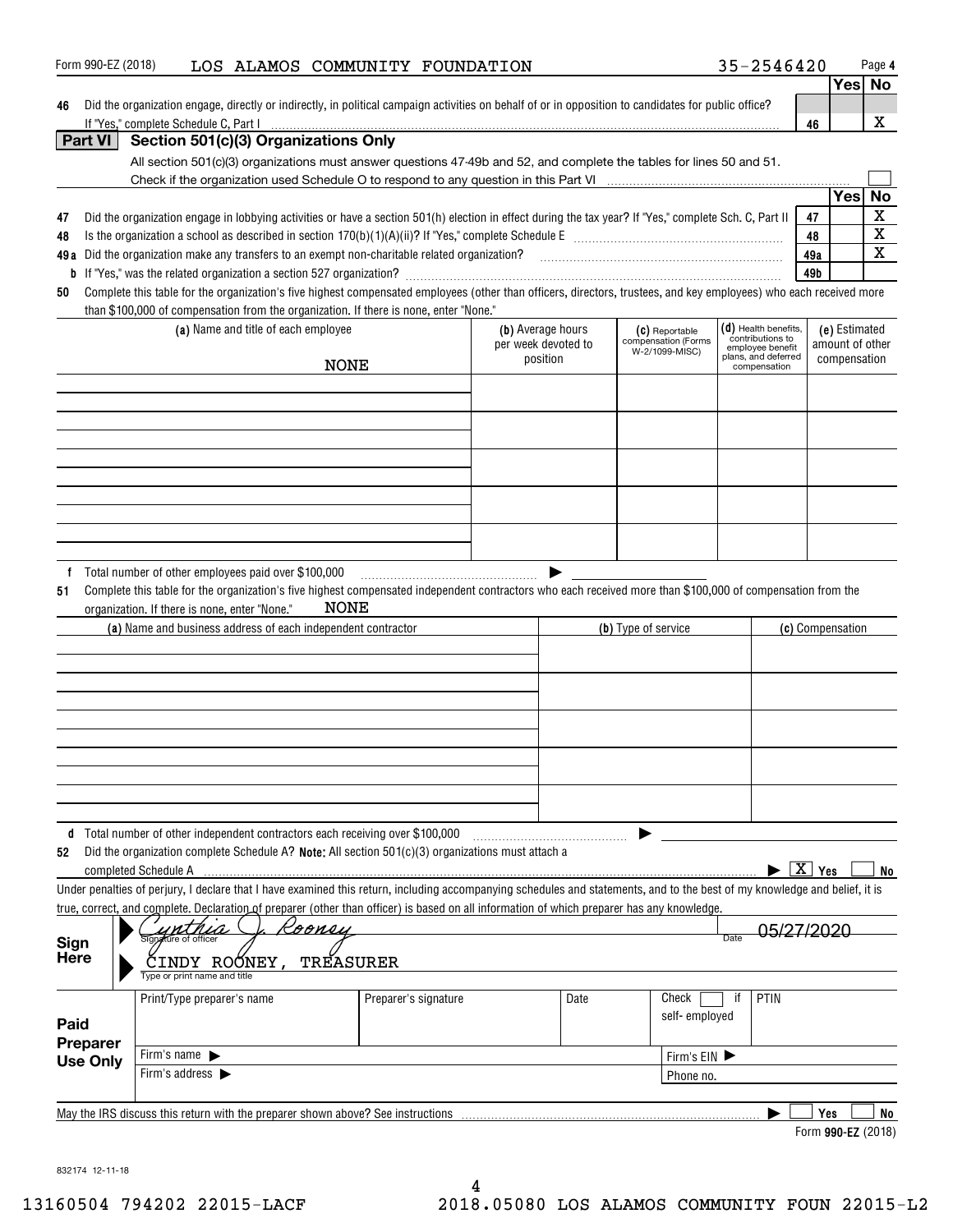| <b>SCHEDULE A</b> |
|-------------------|
|-------------------|

Department of the Treasury Internal Revenue Service

**(Form 990 or 990-EZ)**

## **Public Charity Status and Public Support**

**Complete if the organization is a section 501(c)(3) organization or a section 4947(a)(1) nonexempt charitable trust. | Attach to Form 990 or Form 990-EZ.** 

| <b>P</b> Allach to Form 330 or Form 330-LZ.                              |  |
|--------------------------------------------------------------------------|--|
| ► Go to www.irs.gov/Form990 for instructions and the latest information. |  |
|                                                                          |  |

**Open to Public Inspection 2018**

OMB No. 1545-0047

|                 | Name of the organization                                                                                                                                                                   |          |                                                       |                                    |    |                            | <b>Employer identification number</b> |
|-----------------|--------------------------------------------------------------------------------------------------------------------------------------------------------------------------------------------|----------|-------------------------------------------------------|------------------------------------|----|----------------------------|---------------------------------------|
| Part I          | Reason for Public Charity Status (All organizations must complete this part.) See instructions.                                                                                            |          | LOS ALAMOS COMMUNITY FOUNDATION                       |                                    |    |                            | 35-2546420                            |
|                 |                                                                                                                                                                                            |          |                                                       |                                    |    |                            |                                       |
|                 | The organization is not a private foundation because it is: (For lines 1 through 12, check only one box.)                                                                                  |          |                                                       |                                    |    |                            |                                       |
| 1.              | A church, convention of churches, or association of churches described in section 170(b)(1)(A)(i).                                                                                         |          |                                                       |                                    |    |                            |                                       |
| 2               | A school described in section 170(b)(1)(A)(ii). (Attach Schedule E (Form 990 or 990-EZ).)                                                                                                  |          |                                                       |                                    |    |                            |                                       |
| 3               | A hospital or a cooperative hospital service organization described in section 170(b)(1)(A)(iii).                                                                                          |          |                                                       |                                    |    |                            |                                       |
| 4               | A medical research organization operated in conjunction with a hospital described in section 170(b)(1)(A)(iii). Enter the hospital's name,                                                 |          |                                                       |                                    |    |                            |                                       |
|                 | city, and state:                                                                                                                                                                           |          |                                                       |                                    |    |                            |                                       |
| 5               | An organization operated for the benefit of a college or university owned or operated by a governmental unit described in<br>section 170(b)(1)(A)(iv). (Complete Part II.)                 |          |                                                       |                                    |    |                            |                                       |
|                 |                                                                                                                                                                                            |          |                                                       |                                    |    |                            |                                       |
| 6<br>$7 \times$ | A federal, state, or local government or governmental unit described in section 170(b)(1)(A)(v).                                                                                           |          |                                                       |                                    |    |                            |                                       |
|                 | An organization that normally receives a substantial part of its support from a governmental unit or from the general public described in<br>section 170(b)(1)(A)(vi). (Complete Part II.) |          |                                                       |                                    |    |                            |                                       |
| 8               | A community trust described in section 170(b)(1)(A)(vi). (Complete Part II.)                                                                                                               |          |                                                       |                                    |    |                            |                                       |
| 9               | An agricultural research organization described in section 170(b)(1)(A)(ix) operated in conjunction with a land-grant college                                                              |          |                                                       |                                    |    |                            |                                       |
|                 | or university or a non-land-grant college of agriculture (see instructions). Enter the name, city, and state of the college or                                                             |          |                                                       |                                    |    |                            |                                       |
|                 | university:                                                                                                                                                                                |          |                                                       |                                    |    |                            |                                       |
| 10              | An organization that normally receives: (1) more than 33 1/3% of its support from contributions, membership fees, and gross receipts from                                                  |          |                                                       |                                    |    |                            |                                       |
|                 | activities related to its exempt functions - subject to certain exceptions, and (2) no more than 33 1/3% of its support from gross investment                                              |          |                                                       |                                    |    |                            |                                       |
|                 | income and unrelated business taxable income (less section 511 tax) from businesses acquired by the organization after June 30, 1975.                                                      |          |                                                       |                                    |    |                            |                                       |
|                 | See section 509(a)(2). (Complete Part III.)                                                                                                                                                |          |                                                       |                                    |    |                            |                                       |
| 11              | An organization organized and operated exclusively to test for public safety. See section 509(a)(4).                                                                                       |          |                                                       |                                    |    |                            |                                       |
| 12              | An organization organized and operated exclusively for the benefit of, to perform the functions of, or to carry out the purposes of one or                                                 |          |                                                       |                                    |    |                            |                                       |
|                 | more publicly supported organizations described in section 509(a)(1) or section 509(a)(2). See section 509(a)(3). Check the box in                                                         |          |                                                       |                                    |    |                            |                                       |
|                 | lines 12a through 12d that describes the type of supporting organization and complete lines 12e, 12f, and 12g.                                                                             |          |                                                       |                                    |    |                            |                                       |
| а               | Type I. A supporting organization operated, supervised, or controlled by its supported organization(s), typically by giving                                                                |          |                                                       |                                    |    |                            |                                       |
|                 | the supported organization(s) the power to regularly appoint or elect a majority of the directors or trustees of the supporting                                                            |          |                                                       |                                    |    |                            |                                       |
|                 | organization. You must complete Part IV, Sections A and B.                                                                                                                                 |          |                                                       |                                    |    |                            |                                       |
| b               | Type II. A supporting organization supervised or controlled in connection with its supported organization(s), by having                                                                    |          |                                                       |                                    |    |                            |                                       |
|                 | control or management of the supporting organization vested in the same persons that control or manage the supported                                                                       |          |                                                       |                                    |    |                            |                                       |
|                 | organization(s). You must complete Part IV, Sections A and C.                                                                                                                              |          |                                                       |                                    |    |                            |                                       |
| с               | Type III functionally integrated. A supporting organization operated in connection with, and functionally integrated with,                                                                 |          |                                                       |                                    |    |                            |                                       |
|                 | its supported organization(s) (see instructions). You must complete Part IV, Sections A, D, and E.                                                                                         |          |                                                       |                                    |    |                            |                                       |
| d               | Type III non-functionally integrated. A supporting organization operated in connection with its supported organization(s)                                                                  |          |                                                       |                                    |    |                            |                                       |
|                 | that is not functionally integrated. The organization generally must satisfy a distribution requirement and an attentiveness                                                               |          |                                                       |                                    |    |                            |                                       |
|                 | requirement (see instructions). You must complete Part IV, Sections A and D, and Part V.                                                                                                   |          |                                                       |                                    |    |                            |                                       |
|                 | □ Check this box if the organization received a written determination from the IRS that it is a Type I, Type II, Type III                                                                  |          |                                                       |                                    |    |                            |                                       |
|                 | functionally integrated, or Type III non-functionally integrated supporting organization.                                                                                                  |          |                                                       |                                    |    |                            |                                       |
|                 | f Enter the number of supported organizations<br>Provide the following information about the supported organization(s).                                                                    |          |                                                       |                                    |    |                            |                                       |
|                 | (i) Name of supported                                                                                                                                                                      | (ii) EIN | (iii) Type of organization                            | (iv) Is the organization listed    |    | (v) Amount of monetary     | (vi) Amount of other                  |
|                 | organization                                                                                                                                                                               |          | (described on lines 1-10<br>above (see instructions)) | in your governing document?<br>Yes | No | support (see instructions) | support (see instructions)            |
|                 |                                                                                                                                                                                            |          |                                                       |                                    |    |                            |                                       |
|                 |                                                                                                                                                                                            |          |                                                       |                                    |    |                            |                                       |
|                 |                                                                                                                                                                                            |          |                                                       |                                    |    |                            |                                       |
|                 |                                                                                                                                                                                            |          |                                                       |                                    |    |                            |                                       |
|                 |                                                                                                                                                                                            |          |                                                       |                                    |    |                            |                                       |
|                 |                                                                                                                                                                                            |          |                                                       |                                    |    |                            |                                       |
|                 |                                                                                                                                                                                            |          |                                                       |                                    |    |                            |                                       |
|                 |                                                                                                                                                                                            |          |                                                       |                                    |    |                            |                                       |
|                 |                                                                                                                                                                                            |          |                                                       |                                    |    |                            |                                       |
|                 |                                                                                                                                                                                            |          |                                                       |                                    |    |                            |                                       |
| To <u>tal</u>   |                                                                                                                                                                                            |          |                                                       |                                    |    |                            |                                       |

LHA For Paperwork Reduction Act Notice, see the Instructions for Form 990 or 990-EZ. 832021 10-11-18 Schedule A (Form 990 or 990-EZ) 2018 5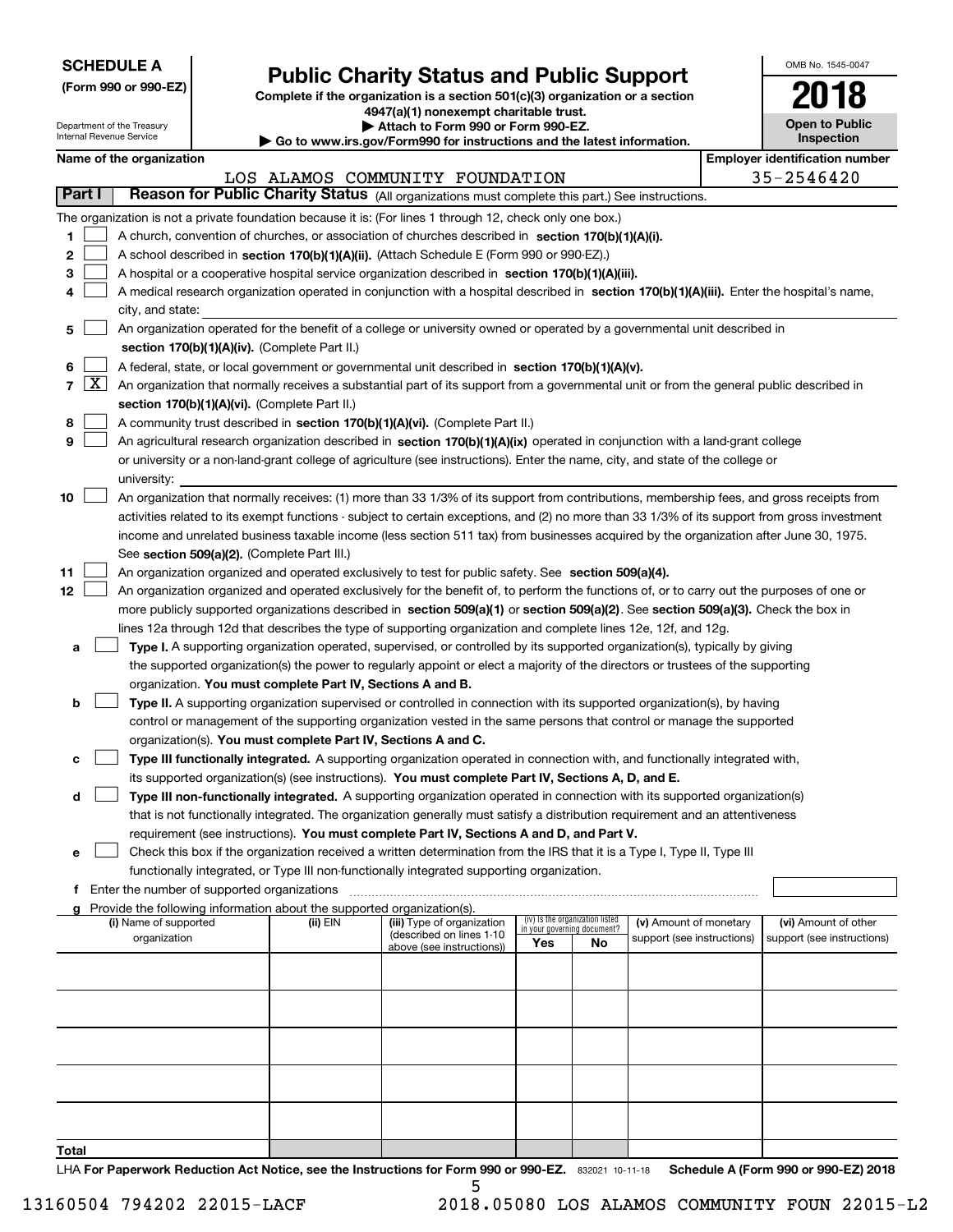### Schedule A (Form 990 or 990-EZ) 2018 Page LOS ALAMOS COMMUNITY FOUNDATION 35-2546420

35-2546420 Page 2

(Complete only if you checked the box on line 5, 7, or 8 of Part I or if the organization failed to qualify under Part III. If the organization fails to qualify under the tests listed below, please complete Part III.) **Part II Support Schedule for Organizations Described in Sections 170(b)(1)(A)(iv) and 170(b)(1)(A)(vi)**

|    | <b>Section A. Public Support</b>                                                                                                               |          |            |                       |            |                                      |                                          |
|----|------------------------------------------------------------------------------------------------------------------------------------------------|----------|------------|-----------------------|------------|--------------------------------------|------------------------------------------|
|    | Calendar year (or fiscal year beginning in)                                                                                                    | (a) 2014 | $(b)$ 2015 | $(c)$ 2016            | $(d)$ 2017 | (e) 2018                             | (f) Total                                |
|    | 1 Gifts, grants, contributions, and                                                                                                            |          |            |                       |            |                                      |                                          |
|    | membership fees received. (Do not                                                                                                              |          |            |                       |            |                                      |                                          |
|    | include any "unusual grants.")                                                                                                                 |          | 191,500.   | 23,735.               | 45,481.    | 130, 400.                            | 391,116.                                 |
|    | 2 Tax revenues levied for the organ-                                                                                                           |          |            |                       |            |                                      |                                          |
|    | ization's benefit and either paid to                                                                                                           |          |            |                       |            |                                      |                                          |
|    | or expended on its behalf                                                                                                                      |          |            |                       |            |                                      |                                          |
|    | 3 The value of services or facilities                                                                                                          |          |            |                       |            |                                      |                                          |
|    | furnished by a governmental unit to                                                                                                            |          |            |                       |            |                                      |                                          |
|    | the organization without charge                                                                                                                |          |            |                       |            |                                      |                                          |
|    | 4 Total. Add lines 1 through 3                                                                                                                 |          | 191,500.   | 23,735.               | 45,481.    | 130,400.                             | 391, 116.                                |
| 5. | The portion of total contributions                                                                                                             |          |            |                       |            |                                      |                                          |
|    | by each person (other than a                                                                                                                   |          |            |                       |            |                                      |                                          |
|    | governmental unit or publicly                                                                                                                  |          |            |                       |            |                                      |                                          |
|    | supported organization) included                                                                                                               |          |            |                       |            |                                      |                                          |
|    | on line 1 that exceeds 2% of the                                                                                                               |          |            |                       |            |                                      |                                          |
|    | amount shown on line 11,                                                                                                                       |          |            |                       |            |                                      |                                          |
|    | column (f)                                                                                                                                     |          |            |                       |            |                                      | 101,533.                                 |
|    | 6 Public support. Subtract line 5 from line 4.                                                                                                 |          |            |                       |            |                                      | 289,583.                                 |
|    | <b>Section B. Total Support</b>                                                                                                                |          |            |                       |            |                                      |                                          |
|    | Calendar year (or fiscal year beginning in)                                                                                                    | (a) 2014 | $(b)$ 2015 | $(c)$ 2016            | $(d)$ 2017 | (e) 2018                             | (f) Total                                |
|    | 7 Amounts from line 4                                                                                                                          |          | 191,500.   | $\overline{23,735}$ . | 45,481.    | 130,400.                             | 391, 116.                                |
|    | 8 Gross income from interest,                                                                                                                  |          |            |                       |            |                                      |                                          |
|    | dividends, payments received on                                                                                                                |          |            |                       |            |                                      |                                          |
|    | securities loans, rents, royalties,                                                                                                            |          |            |                       |            |                                      |                                          |
|    | and income from similar sources                                                                                                                |          |            | 12.                   | 294.       | 2,080.                               | 2,386.                                   |
|    | 9 Net income from unrelated business                                                                                                           |          |            |                       |            |                                      |                                          |
|    | activities, whether or not the                                                                                                                 |          |            |                       |            |                                      |                                          |
|    | business is regularly carried on                                                                                                               |          |            |                       |            |                                      |                                          |
|    | 10 Other income. Do not include gain                                                                                                           |          |            |                       |            |                                      |                                          |
|    | or loss from the sale of capital                                                                                                               |          |            |                       |            |                                      |                                          |
|    | assets (Explain in Part VI.)                                                                                                                   |          |            |                       |            |                                      |                                          |
|    | 11 Total support. Add lines 7 through 10                                                                                                       |          |            |                       |            |                                      | 393,502.                                 |
|    | <b>12</b> Gross receipts from related activities, etc. (see instructions)                                                                      |          |            |                       |            | 12                                   |                                          |
|    | 13 First five years. If the Form 990 is for the organization's first, second, third, fourth, or fifth tax year as a section 501(c)(3)          |          |            |                       |            |                                      |                                          |
|    | organization, check this box and stop here                                                                                                     |          |            |                       |            |                                      | $\blacktriangleright$ $\boxed{\text{X}}$ |
|    | Section C. Computation of Public Support Percentage                                                                                            |          |            |                       |            |                                      |                                          |
|    | 14 Public support percentage for 2018 (line 6, column (f) divided by line 11, column (f) <i>manumanomeron</i> entertain-                       |          |            |                       |            | 14                                   | %                                        |
|    |                                                                                                                                                |          |            |                       |            | 15                                   | $\%$                                     |
|    | 16a 33 1/3% support test - 2018. If the organization did not check the box on line 13, and line 14 is 33 1/3% or more, check this box and      |          |            |                       |            |                                      |                                          |
|    | stop here. The organization qualifies as a publicly supported organization                                                                     |          |            |                       |            |                                      |                                          |
|    | b 33 1/3% support test - 2017. If the organization did not check a box on line 13 or 16a, and line 15 is 33 1/3% or more, check this box       |          |            |                       |            |                                      |                                          |
|    | and stop here. The organization qualifies as a publicly supported organization                                                                 |          |            |                       |            |                                      |                                          |
|    | 17a 10% -facts-and-circumstances test - 2018. If the organization did not check a box on line 13, 16a, or 16b, and line 14 is 10% or more,     |          |            |                       |            |                                      |                                          |
|    | and if the organization meets the "facts-and-circumstances" test, check this box and stop here. Explain in Part VI how the organization        |          |            |                       |            |                                      |                                          |
|    | meets the "facts-and-circumstances" test. The organization qualifies as a publicly supported organization                                      |          |            |                       |            |                                      |                                          |
|    | <b>b 10% -facts-and-circumstances test - 2017.</b> If the organization did not check a box on line 13, 16a, 16b, or 17a, and line 15 is 10% or |          |            |                       |            |                                      |                                          |
|    | more, and if the organization meets the "facts-and-circumstances" test, check this box and stop here. Explain in Part VI how the               |          |            |                       |            |                                      |                                          |
|    | organization meets the "facts-and-circumstances" test. The organization qualifies as a publicly supported organization                         |          |            |                       |            |                                      |                                          |
|    | 18 Private foundation. If the organization did not check a box on line 13, 16a, 16b, 17a, or 17b, check this box and see instructions          |          |            |                       |            |                                      |                                          |
|    |                                                                                                                                                |          |            |                       |            | Schodule A (Form 000 or 000 F7) 2019 |                                          |

**Schedule A (Form 990 or 990-EZ) 2018**

832022 10-11-18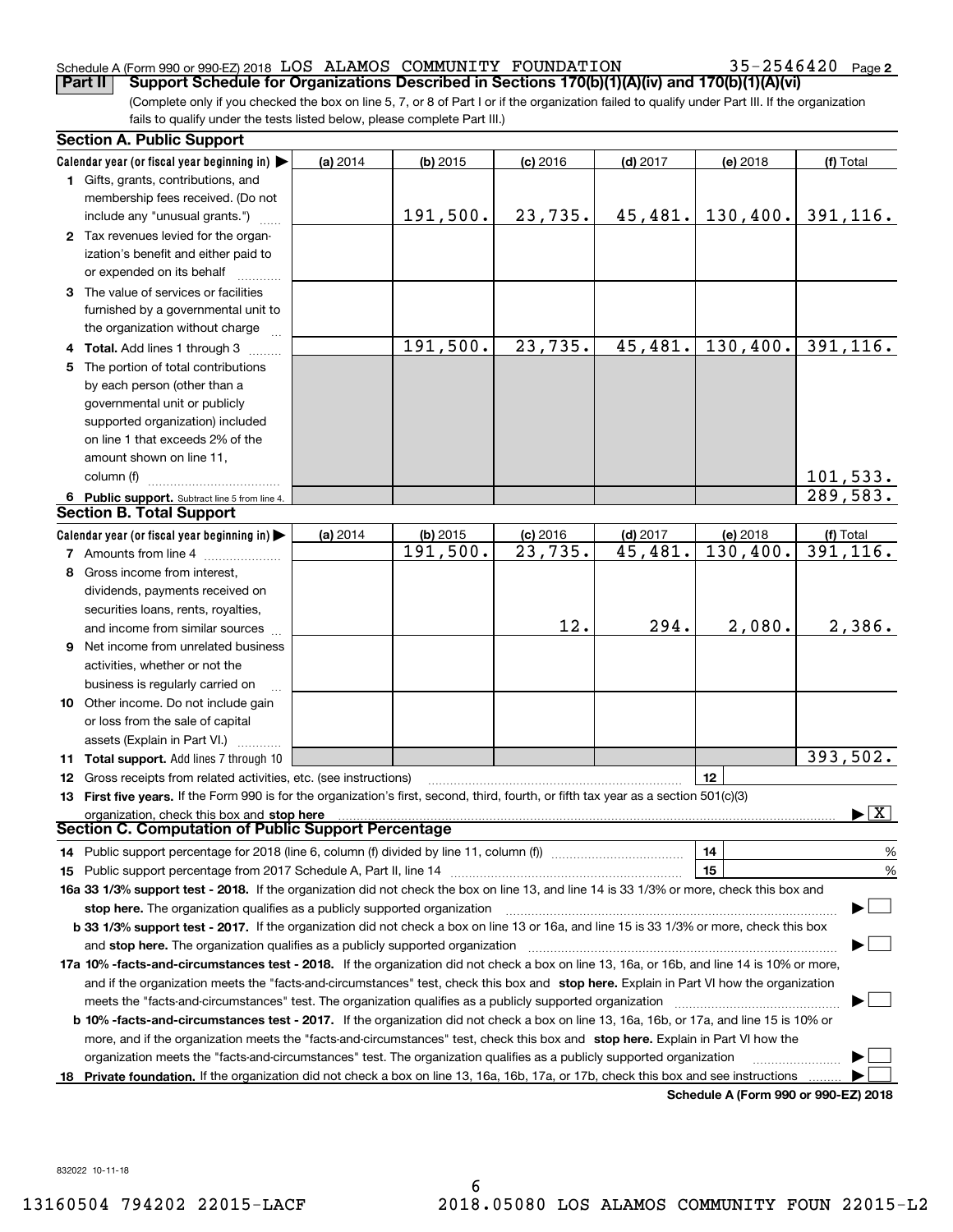#### Schedule A (Form 990 or 990-EZ) 2018 Page LOS ALAMOS COMMUNITY FOUNDATION 35-2546420 **Part III Support Schedule for Organizations Described in Section 509(a)(2)**

(Complete only if you checked the box on line 10 of Part I or if the organization failed to qualify under Part II. If the organization fails to qualify under the tests listed below, please complete Part II.)

| <b>Section A. Public Support</b>                                                                                                                                                                                               |            |            |            |            |          |                                      |
|--------------------------------------------------------------------------------------------------------------------------------------------------------------------------------------------------------------------------------|------------|------------|------------|------------|----------|--------------------------------------|
| Calendar year (or fiscal year beginning in) $\blacktriangleright$                                                                                                                                                              | (a) 2014   | $(b)$ 2015 | $(c)$ 2016 | $(d)$ 2017 | (e) 2018 | (f) Total                            |
| 1 Gifts, grants, contributions, and                                                                                                                                                                                            |            |            |            |            |          |                                      |
| membership fees received. (Do not                                                                                                                                                                                              |            |            |            |            |          |                                      |
| include any "unusual grants.")                                                                                                                                                                                                 |            |            |            |            |          |                                      |
| 2 Gross receipts from admissions,<br>merchandise sold or services per-<br>formed, or facilities furnished in<br>any activity that is related to the<br>organization's tax-exempt purpose                                       |            |            |            |            |          |                                      |
| 3 Gross receipts from activities that<br>are not an unrelated trade or bus-                                                                                                                                                    |            |            |            |            |          |                                      |
| iness under section 513                                                                                                                                                                                                        |            |            |            |            |          |                                      |
| 4 Tax revenues levied for the organ-<br>ization's benefit and either paid to<br>or expended on its behalf                                                                                                                      |            |            |            |            |          |                                      |
| .<br>5 The value of services or facilities                                                                                                                                                                                     |            |            |            |            |          |                                      |
| furnished by a governmental unit to<br>the organization without charge                                                                                                                                                         |            |            |            |            |          |                                      |
|                                                                                                                                                                                                                                |            |            |            |            |          |                                      |
| <b>6 Total.</b> Add lines 1 through 5<br>7a Amounts included on lines 1, 2, and                                                                                                                                                |            |            |            |            |          |                                      |
| 3 received from disqualified persons                                                                                                                                                                                           |            |            |            |            |          |                                      |
| <b>b</b> Amounts included on lines 2 and 3 received<br>from other than disqualified persons that<br>exceed the greater of \$5,000 or 1% of the<br>amount on line 13 for the year                                               |            |            |            |            |          |                                      |
| c Add lines 7a and 7b                                                                                                                                                                                                          |            |            |            |            |          |                                      |
| 8 Public support. (Subtract line 7c from line 6.)                                                                                                                                                                              |            |            |            |            |          |                                      |
| <b>Section B. Total Support</b>                                                                                                                                                                                                |            |            |            |            |          |                                      |
| Calendar year (or fiscal year beginning in) $\blacktriangleright$                                                                                                                                                              | (a) $2014$ | $(b)$ 2015 | $(c)$ 2016 | $(d)$ 2017 | (e) 2018 | (f) Total                            |
| 9 Amounts from line 6                                                                                                                                                                                                          |            |            |            |            |          |                                      |
| 10a Gross income from interest,<br>dividends, payments received on<br>securities loans, rents, royalties,<br>and income from similar sources                                                                                   |            |            |            |            |          |                                      |
| <b>b</b> Unrelated business taxable income<br>(less section 511 taxes) from businesses<br>acquired after June 30, 1975                                                                                                         |            |            |            |            |          |                                      |
| c Add lines 10a and 10b                                                                                                                                                                                                        |            |            |            |            |          |                                      |
| 11 Net income from unrelated business<br>activities not included in line 10b,<br>whether or not the business is<br>regularly carried on                                                                                        |            |            |            |            |          |                                      |
| <b>12</b> Other income. Do not include gain<br>or loss from the sale of capital<br>assets (Explain in Part VI.)                                                                                                                |            |            |            |            |          |                                      |
| <b>13</b> Total support. (Add lines 9, 10c, 11, and 12.)                                                                                                                                                                       |            |            |            |            |          |                                      |
| 14 First five years. If the Form 990 is for the organization's first, second, third, fourth, or fifth tax year as a section 501(c)(3) organization,                                                                            |            |            |            |            |          |                                      |
| check this box and stop here measurements are all the state of the state of the state of the state of the state of the state of the state of the state of the state of the state of the state of the state of the state of the |            |            |            |            |          |                                      |
| <b>Section C. Computation of Public Support Percentage</b>                                                                                                                                                                     |            |            |            |            |          |                                      |
| 15 Public support percentage for 2018 (line 8, column (f), divided by line 13, column (f))                                                                                                                                     |            |            |            |            | 15       | %                                    |
| 16 Public support percentage from 2017 Schedule A, Part III, line 15                                                                                                                                                           |            |            |            |            | 16       | %                                    |
| <b>Section D. Computation of Investment Income Percentage</b>                                                                                                                                                                  |            |            |            |            |          |                                      |
| 17 Investment income percentage for 2018 (line 10c, column (f), divided by line 13, column (f))<br><b>18</b> Investment income percentage from <b>2017</b> Schedule A, Part III, line 17                                       |            |            |            |            | 17<br>18 | %<br>%                               |
| 19a 33 1/3% support tests - 2018. If the organization did not check the box on line 14, and line 15 is more than 33 1/3%, and line 17 is not                                                                                   |            |            |            |            |          |                                      |
| more than 33 1/3%, check this box and stop here. The organization qualifies as a publicly supported organization                                                                                                               |            |            |            |            |          | ▶                                    |
| b 33 1/3% support tests - 2017. If the organization did not check a box on line 14 or line 19a, and line 16 is more than 33 1/3%, and                                                                                          |            |            |            |            |          |                                      |
| line 18 is not more than 33 1/3%, check this box and stop here. The organization qualifies as a publicly supported organization                                                                                                |            |            |            |            |          |                                      |
| Private foundation. If the organization did not check a box on line 14, 19a, or 19b, check this box and see instructions<br>20                                                                                                 |            |            |            |            |          |                                      |
| 832023 10-11-18                                                                                                                                                                                                                |            |            |            |            |          | Schedule A (Form 990 or 990-EZ) 2018 |
|                                                                                                                                                                                                                                |            | 7          |            |            |          |                                      |

13160504 794202 22015-LACF 2018.05080 LOS ALAMOS COMMUNITY FOUN 22015-L2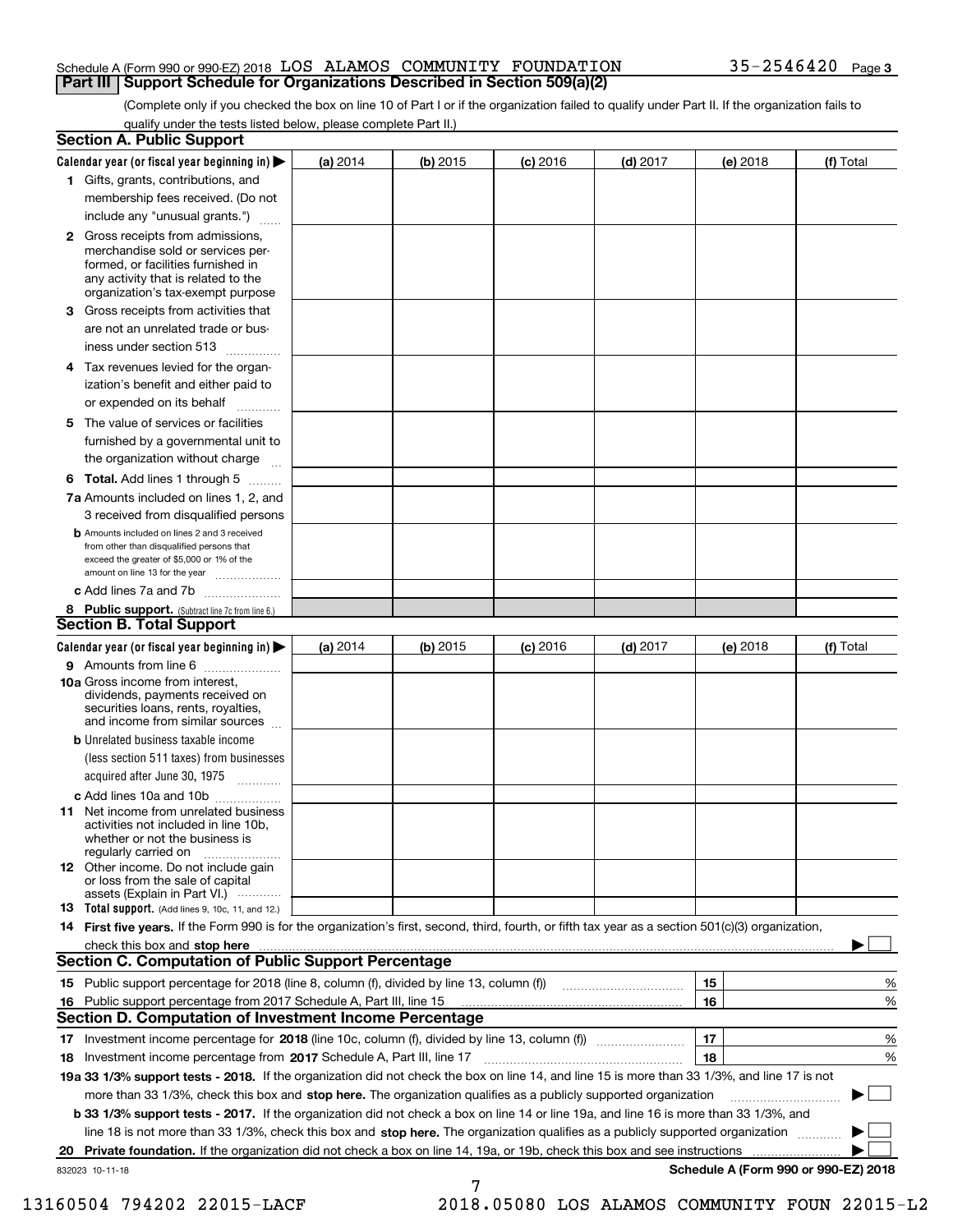#### Schedule A (Form 990 or 990-EZ) 2018 Page LOS ALAMOS COMMUNITY FOUNDATION 35-2546420

## **Part IV Supporting Organizations**

(Complete only if you checked a box in line 12 on Part I. If you checked 12a of Part I, complete Sections A and B. If you checked 12b of Part I, complete Sections A and C. If you checked 12c of Part I, complete Sections A, D, and E. If you checked 12d of Part I, complete Sections A and D, and complete Part V.)

#### **Section A. All Supporting Organizations**

- **1** Are all of the organization's supported organizations listed by name in the organization's governing documents? If "No," describe in **Part VI** how the supported organizations are designated. If designated by *class or purpose, describe the designation. If historic and continuing relationship, explain.*
- **2** Did the organization have any supported organization that does not have an IRS determination of status under section 509(a)(1) or (2)? If "Yes," explain in Part VI how the organization determined that the supported *organization was described in section 509(a)(1) or (2).*
- **3a** Did the organization have a supported organization described in section 501(c)(4), (5), or (6)? If "Yes," answer *(b) and (c) below.*
- **b** Did the organization confirm that each supported organization qualified under section 501(c)(4), (5), or (6) and satisfied the public support tests under section 509(a)(2)? If "Yes," describe in **Part VI** when and how the *organization made the determination.*
- **c**Did the organization ensure that all support to such organizations was used exclusively for section 170(c)(2)(B) purposes? If "Yes," explain in **Part VI** what controls the organization put in place to ensure such use.
- **4a***If* Was any supported organization not organized in the United States ("foreign supported organization")? *"Yes," and if you checked 12a or 12b in Part I, answer (b) and (c) below.*
- **b** Did the organization have ultimate control and discretion in deciding whether to make grants to the foreign supported organization? If "Yes," describe in **Part VI** how the organization had such control and discretion *despite being controlled or supervised by or in connection with its supported organizations.*
- **c** Did the organization support any foreign supported organization that does not have an IRS determination under sections 501(c)(3) and 509(a)(1) or (2)? If "Yes," explain in **Part VI** what controls the organization used *to ensure that all support to the foreign supported organization was used exclusively for section 170(c)(2)(B) purposes.*
- **5a** Did the organization add, substitute, or remove any supported organizations during the tax year? If "Yes," answer (b) and (c) below (if applicable). Also, provide detail in **Part VI,** including (i) the names and EIN *numbers of the supported organizations added, substituted, or removed; (ii) the reasons for each such action; (iii) the authority under the organization's organizing document authorizing such action; and (iv) how the action was accomplished (such as by amendment to the organizing document).*
- **b** Type I or Type II only. Was any added or substituted supported organization part of a class already designated in the organization's organizing document?
- **cSubstitutions only.**  Was the substitution the result of an event beyond the organization's control?
- **6** Did the organization provide support (whether in the form of grants or the provision of services or facilities) to **Part VI.** *If "Yes," provide detail in* support or benefit one or more of the filing organization's supported organizations? anyone other than (i) its supported organizations, (ii) individuals that are part of the charitable class benefited by one or more of its supported organizations, or (iii) other supporting organizations that also
- **7**Did the organization provide a grant, loan, compensation, or other similar payment to a substantial contributor *If "Yes," complete Part I of Schedule L (Form 990 or 990-EZ).* regard to a substantial contributor? (as defined in section 4958(c)(3)(C)), a family member of a substantial contributor, or a 35% controlled entity with
- **8** Did the organization make a loan to a disqualified person (as defined in section 4958) not described in line 7? *If "Yes," complete Part I of Schedule L (Form 990 or 990-EZ).*
- **9a** Was the organization controlled directly or indirectly at any time during the tax year by one or more in section 509(a)(1) or (2))? If "Yes," *provide detail in* <code>Part VI.</code> disqualified persons as defined in section 4946 (other than foundation managers and organizations described
- **b** Did one or more disqualified persons (as defined in line 9a) hold a controlling interest in any entity in which the supporting organization had an interest? If "Yes," provide detail in P**art VI**.
- **c**Did a disqualified person (as defined in line 9a) have an ownership interest in, or derive any personal benefit from, assets in which the supporting organization also had an interest? If "Yes," provide detail in P**art VI.**
- **10a** Was the organization subject to the excess business holdings rules of section 4943 because of section supporting organizations)? If "Yes," answer 10b below. 4943(f) (regarding certain Type II supporting organizations, and all Type III non-functionally integrated
- **b** Did the organization have any excess business holdings in the tax year? (Use Schedule C, Form 4720, to *determine whether the organization had excess business holdings.)*

832024 10-11-18



 $35 - 2546420$  Page 4

**1**

**YesNo**

**Schedule A (Form 990 or 990-EZ) 2018**

**10b**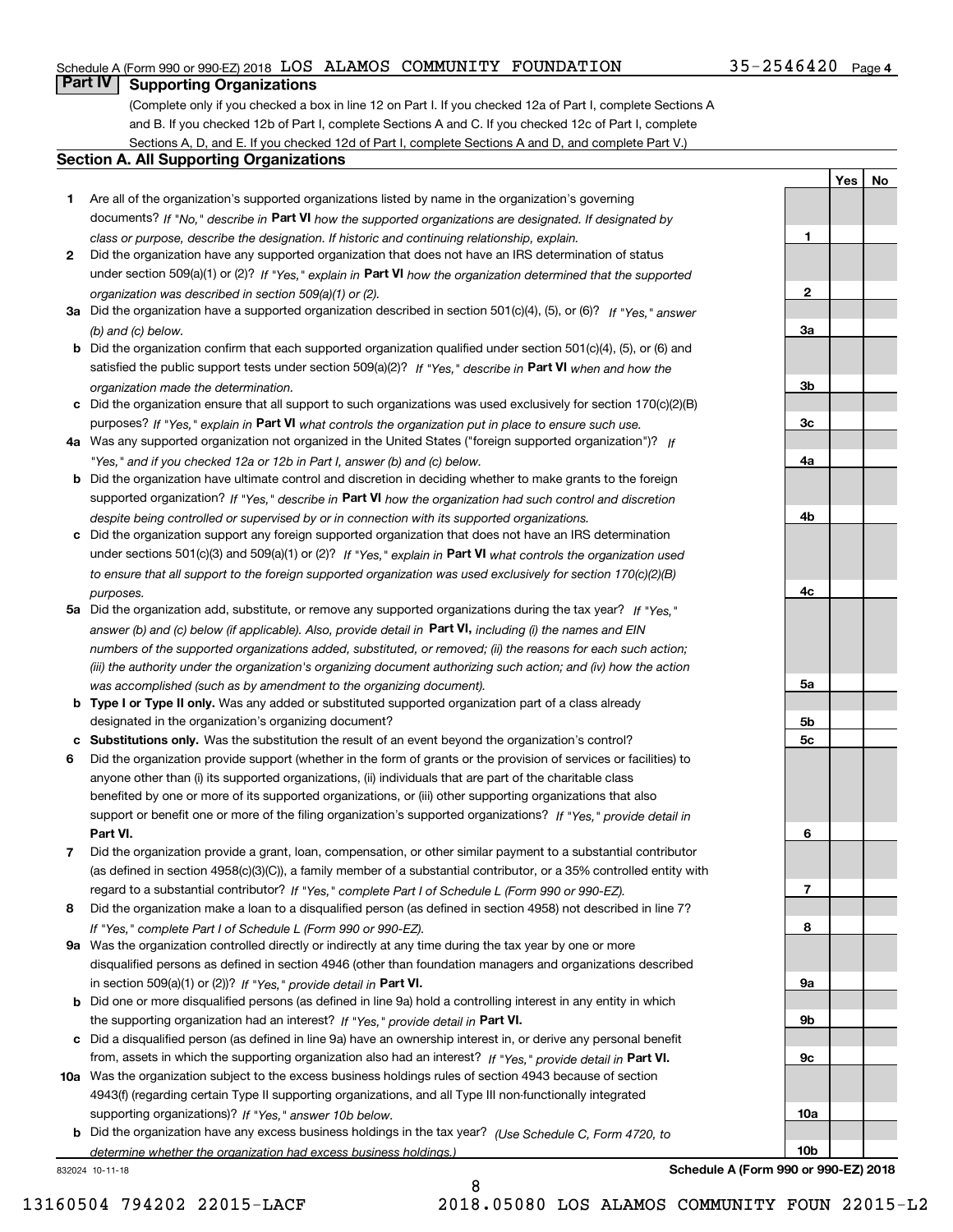#### Schedule A (Form 990 or 990-EZ) 2018 Page LOS ALAMOS COMMUNITY FOUNDATION 35-2546420

|    | Part IV<br><b>Supporting Organizations (continued)</b>                                                                            |                 |     |    |
|----|-----------------------------------------------------------------------------------------------------------------------------------|-----------------|-----|----|
|    |                                                                                                                                   |                 | Yes | No |
| 11 | Has the organization accepted a gift or contribution from any of the following persons?                                           |                 |     |    |
|    | a A person who directly or indirectly controls, either alone or together with persons described in (b) and (c)                    |                 |     |    |
|    | below, the governing body of a supported organization?                                                                            | 11a             |     |    |
|    | <b>b</b> A family member of a person described in (a) above?                                                                      | 11 <sub>b</sub> |     |    |
|    | c A 35% controlled entity of a person described in (a) or (b) above? If "Yes" to a, b, or c, provide detail in Part VI.           | 11c             |     |    |
|    | <b>Section B. Type I Supporting Organizations</b>                                                                                 |                 |     |    |
|    |                                                                                                                                   |                 | Yes | No |
| 1  | Did the directors, trustees, or membership of one or more supported organizations have the power to                               |                 |     |    |
|    | regularly appoint or elect at least a majority of the organization's directors or trustees at all times during the                |                 |     |    |
|    | tax year? If "No," describe in Part VI how the supported organization(s) effectively operated, supervised, or                     |                 |     |    |
|    | controlled the organization's activities. If the organization had more than one supported organization,                           |                 |     |    |
|    | describe how the powers to appoint and/or remove directors or trustees were allocated among the supported                         |                 |     |    |
|    | organizations and what conditions or restrictions, if any, applied to such powers during the tax year.                            | 1               |     |    |
| 2  | Did the organization operate for the benefit of any supported organization other than the supported                               |                 |     |    |
|    | organization(s) that operated, supervised, or controlled the supporting organization? If "Yes," explain in                        |                 |     |    |
|    | Part VI how providing such benefit carried out the purposes of the supported organization(s) that operated,                       |                 |     |    |
|    | supervised, or controlled the supporting organization.                                                                            | 2               |     |    |
|    | <b>Section C. Type II Supporting Organizations</b>                                                                                |                 |     |    |
|    |                                                                                                                                   |                 | Yes | No |
| 1  | Were a majority of the organization's directors or trustees during the tax year also a majority of the directors                  |                 |     |    |
|    | or trustees of each of the organization's supported organization(s)? If "No," describe in Part VI how control                     |                 |     |    |
|    | or management of the supporting organization was vested in the same persons that controlled or managed                            |                 |     |    |
|    | the supported organization(s).                                                                                                    | 1               |     |    |
|    | <b>Section D. All Type III Supporting Organizations</b>                                                                           |                 |     |    |
|    |                                                                                                                                   |                 | Yes | No |
| 1  | Did the organization provide to each of its supported organizations, by the last day of the fifth month of the                    |                 |     |    |
|    | organization's tax year, (i) a written notice describing the type and amount of support provided during the prior tax             |                 |     |    |
|    | year, (ii) a copy of the Form 990 that was most recently filed as of the date of notification, and (iii) copies of the            |                 |     |    |
|    | organization's governing documents in effect on the date of notification, to the extent not previously provided?                  | 1               |     |    |
| 2  | Were any of the organization's officers, directors, or trustees either (i) appointed or elected by the supported                  |                 |     |    |
|    | organization(s) or (ii) serving on the governing body of a supported organization? If "No," explain in Part VI how                |                 |     |    |
|    | the organization maintained a close and continuous working relationship with the supported organization(s).                       | 2               |     |    |
| 3  | By reason of the relationship described in (2), did the organization's supported organizations have a                             |                 |     |    |
|    | significant voice in the organization's investment policies and in directing the use of the organization's                        |                 |     |    |
|    | income or assets at all times during the tax year? If "Yes," describe in Part VI the role the organization's                      |                 |     |    |
|    | supported organizations played in this regard.                                                                                    | З               |     |    |
|    | Section E. Type III Functionally Integrated Supporting Organizations                                                              |                 |     |    |
| 1  | Check the box next to the method that the organization used to satisfy the Integral Part Test during the year (see instructions). |                 |     |    |
| a  | The organization satisfied the Activities Test. Complete line 2 below.                                                            |                 |     |    |
| b  | The organization is the parent of each of its supported organizations. Complete line 3 below.                                     |                 |     |    |
| c  | The organization supported a governmental entity. Describe in Part VI how you supported a government entity (see instructions),   |                 |     |    |
| 2  | Activities Test. Answer (a) and (b) below.                                                                                        |                 | Yes | No |
| а  | Did substantially all of the organization's activities during the tax year directly further the exempt purposes of                |                 |     |    |
|    | the supported organization(s) to which the organization was responsive? If "Yes," then in Part VI identify                        |                 |     |    |
|    | those supported organizations and explain how these activities directly furthered their exempt purposes,                          |                 |     |    |
|    | how the organization was responsive to those supported organizations, and how the organization determined                         |                 |     |    |
|    | that these activities constituted substantially all of its activities.                                                            | 2a              |     |    |
|    | <b>b</b> Did the activities described in (a) constitute activities that, but for the organization's involvement, one or more      |                 |     |    |
|    | of the organization's supported organization(s) would have been engaged in? If "Yes," explain in Part VI the                      |                 |     |    |
|    | reasons for the organization's position that its supported organization(s) would have engaged in these                            |                 |     |    |
|    | activities but for the organization's involvement.                                                                                | 2b              |     |    |
| з  | Parent of Supported Organizations. Answer (a) and (b) below.                                                                      |                 |     |    |
|    | a Did the organization have the power to regularly appoint or elect a majority of the officers, directors, or                     |                 |     |    |
|    | trustees of each of the supported organizations? Provide details in Part VI.                                                      | За              |     |    |
|    | <b>b</b> Did the organization exercise a substantial degree of direction over the policies, programs, and activities of each      |                 |     |    |
|    | of its supported organizations? If "Yes." describe in Part VI the role played by the organization in this regard.                 | 3b              |     |    |
|    | Schedule A (Form 990 or 990-EZ) 2018<br>832025 10-11-18                                                                           |                 |     |    |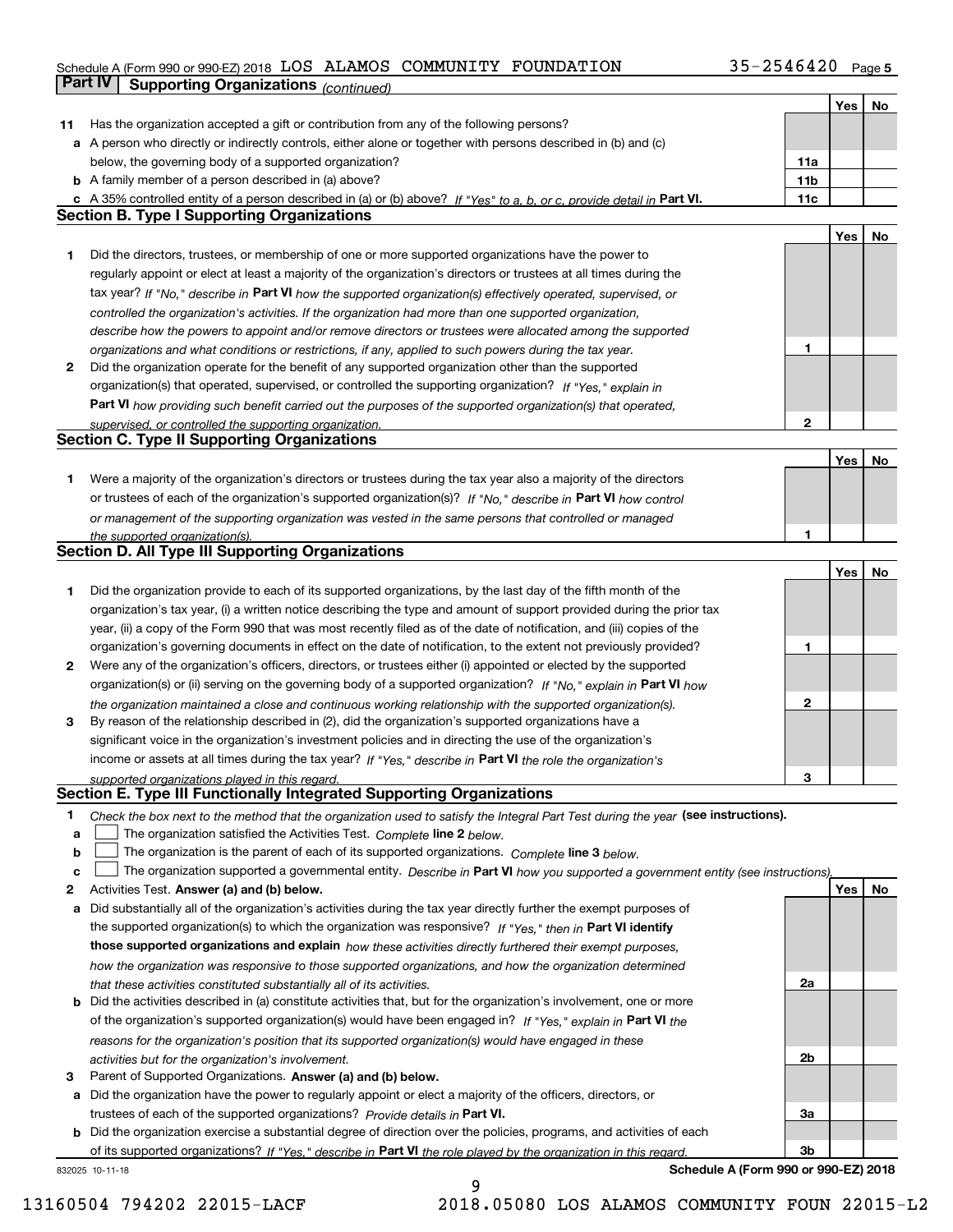|  | Schedule A (Form 990 or 990-EZ) 2018 LOS ALAMOS COMMUNITY FOUNDATION                  |  |  | $35 - 2546420$ Page 6 |  |
|--|---------------------------------------------------------------------------------------|--|--|-----------------------|--|
|  | <b>Part V</b> Type III Non-Functionally Integrated 509(a)(3) Supporting Organizations |  |  |                       |  |

| 1 Check here if the organization satisfied the Integral Part Test as a qualifying trust on Nov. 20, 1970 (explain in Part VI.) See instructions. All |  |
|------------------------------------------------------------------------------------------------------------------------------------------------------|--|
| other Type III non-functionally integrated supporting organizations must complete Sections A through E.                                              |  |

|              | Section A - Adjusted Net Income                                              |                | (A) Prior Year | (B) Current Year<br>(optional) |
|--------------|------------------------------------------------------------------------------|----------------|----------------|--------------------------------|
| 1            | Net short-term capital gain                                                  | 1              |                |                                |
| $\mathbf{2}$ | Recoveries of prior-year distributions                                       | $\mathbf{2}$   |                |                                |
| 3            | Other gross income (see instructions)                                        | 3              |                |                                |
| 4            | Add lines 1 through 3                                                        | 4              |                |                                |
| 5            | Depreciation and depletion                                                   | 5              |                |                                |
| 6            | Portion of operating expenses paid or incurred for production or             |                |                |                                |
|              | collection of gross income or for management, conservation, or               |                |                |                                |
|              | maintenance of property held for production of income (see instructions)     | 6              |                |                                |
| 7            | Other expenses (see instructions)                                            | $\overline{7}$ |                |                                |
| 8            | Adjusted Net Income (subtract lines 5, 6, and 7 from line 4)                 | 8              |                |                                |
|              | <b>Section B - Minimum Asset Amount</b>                                      |                | (A) Prior Year | (B) Current Year<br>(optional) |
| 1            | Aggregate fair market value of all non-exempt-use assets (see                |                |                |                                |
|              | instructions for short tax year or assets held for part of year):            |                |                |                                |
|              | <b>a</b> Average monthly value of securities                                 | 1a             |                |                                |
|              | <b>b</b> Average monthly cash balances                                       | 1 <sub>b</sub> |                |                                |
|              | <b>c</b> Fair market value of other non-exempt-use assets                    | 1c             |                |                                |
|              | <b>d</b> Total (add lines 1a, 1b, and 1c)                                    | 1d             |                |                                |
|              | e Discount claimed for blockage or other                                     |                |                |                                |
|              | factors (explain in detail in Part VI):                                      |                |                |                                |
| 2            | Acquisition indebtedness applicable to non-exempt-use assets                 | $\overline{2}$ |                |                                |
| 3            | Subtract line 2 from line 1d                                                 | 3              |                |                                |
| 4            | Cash deemed held for exempt use. Enter 1-1/2% of line 3 (for greater amount, |                |                |                                |
|              | see instructions)                                                            | 4              |                |                                |
| 5            | Net value of non-exempt-use assets (subtract line 4 from line 3)             | 5              |                |                                |
| 6            | Multiply line 5 by .035                                                      | 6              |                |                                |
| 7            | Recoveries of prior-year distributions                                       | $\overline{7}$ |                |                                |
| -8           | <b>Minimum Asset Amount</b> (add line 7 to line 6)                           | 8              |                |                                |
|              | <b>Section C - Distributable Amount</b>                                      |                |                | <b>Current Year</b>            |
| 1            | Adjusted net income for prior year (from Section A, line 8, Column A)        | 1              |                |                                |
| $\mathbf{2}$ | Enter 85% of line 1                                                          | $\mathbf{2}$   |                |                                |
| 3            | Minimum asset amount for prior year (from Section B, line 8, Column A)       | 3              |                |                                |
| 4            | Enter greater of line 2 or line 3                                            | 4              |                |                                |
| 5            | Income tax imposed in prior year                                             | 5              |                |                                |
| 6            | Distributable Amount. Subtract line 5 from line 4, unless subject to         |                |                |                                |
|              | emergency temporary reduction (see instructions)                             | 6              |                |                                |
|              |                                                                              |                |                |                                |

**7** Check here if the current year is the organization's first as a non-functionally integrated Type III supporting organization (see instructions).

**Schedule A (Form 990 or 990-EZ) 2018**

832026 10-11-18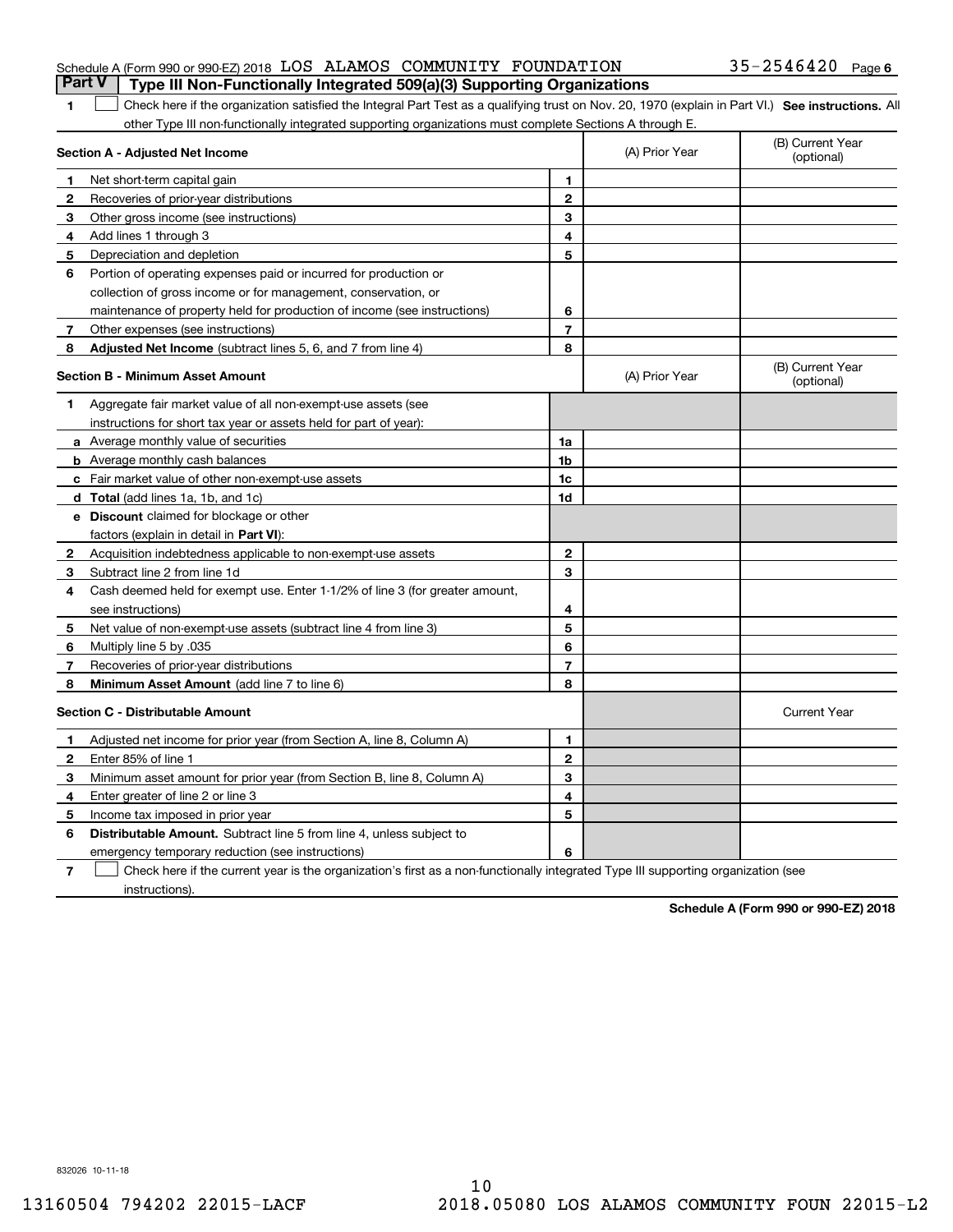#### Schedule A (Form 990 or 990-EZ) 2018 LOS ALLAMOS COMMUN L'I'Y F'OUNDA'I' LON 3 5~Z 5 4 6 4 Z U Page LOS ALAMOS COMMUNITY FOUNDATION 35-2546420

| <b>Part V</b> | Type III Non-Functionally Integrated 509(a)(3) Supporting Organizations                    |                             | (continued)                           |                                         |
|---------------|--------------------------------------------------------------------------------------------|-----------------------------|---------------------------------------|-----------------------------------------|
|               | <b>Section D - Distributions</b>                                                           |                             |                                       | <b>Current Year</b>                     |
| 1             | Amounts paid to supported organizations to accomplish exempt purposes                      |                             |                                       |                                         |
| 2             | Amounts paid to perform activity that directly furthers exempt purposes of supported       |                             |                                       |                                         |
|               | organizations, in excess of income from activity                                           |                             |                                       |                                         |
| 3             | Administrative expenses paid to accomplish exempt purposes of supported organizations      |                             |                                       |                                         |
| 4             | Amounts paid to acquire exempt-use assets                                                  |                             |                                       |                                         |
| 5             | Qualified set-aside amounts (prior IRS approval required)                                  |                             |                                       |                                         |
| 6             | Other distributions (describe in Part VI). See instructions.                               |                             |                                       |                                         |
| 7             | <b>Total annual distributions.</b> Add lines 1 through 6.                                  |                             |                                       |                                         |
| 8             | Distributions to attentive supported organizations to which the organization is responsive |                             |                                       |                                         |
|               | (provide details in Part VI). See instructions.                                            |                             |                                       |                                         |
| 9             | Distributable amount for 2018 from Section C, line 6                                       |                             |                                       |                                         |
| 10            | Line 8 amount divided by line 9 amount                                                     |                             |                                       |                                         |
|               |                                                                                            | (i)                         | (iii)                                 | (iii)                                   |
|               | <b>Section E - Distribution Allocations</b> (see instructions)                             | <b>Excess Distributions</b> | <b>Underdistributions</b><br>Pre-2018 | <b>Distributable</b><br>Amount for 2018 |
| 1             | Distributable amount for 2018 from Section C, line 6                                       |                             |                                       |                                         |
| 2             | Underdistributions, if any, for years prior to 2018 (reason-                               |                             |                                       |                                         |
|               | able cause required- explain in Part VI). See instructions.                                |                             |                                       |                                         |
| З             | Excess distributions carryover, if any, to 2018                                            |                             |                                       |                                         |
|               | <b>a</b> From 2013                                                                         |                             |                                       |                                         |
|               | <b>b</b> From 2014                                                                         |                             |                                       |                                         |
|               | $c$ From 2015                                                                              |                             |                                       |                                         |
|               | d From 2016                                                                                |                             |                                       |                                         |
|               | e From 2017                                                                                |                             |                                       |                                         |
|               | Total of lines 3a through e                                                                |                             |                                       |                                         |
| g             | Applied to underdistributions of prior years                                               |                             |                                       |                                         |
|               | <b>h</b> Applied to 2018 distributable amount                                              |                             |                                       |                                         |
|               | Carryover from 2013 not applied (see instructions)                                         |                             |                                       |                                         |
|               | Remainder. Subtract lines 3g, 3h, and 3i from 3f.                                          |                             |                                       |                                         |
| 4             | Distributions for 2018 from Section D,                                                     |                             |                                       |                                         |
|               | line $7:$                                                                                  |                             |                                       |                                         |
|               | <b>a</b> Applied to underdistributions of prior years                                      |                             |                                       |                                         |
|               | <b>b</b> Applied to 2018 distributable amount                                              |                             |                                       |                                         |
|               | c Remainder. Subtract lines 4a and 4b from 4.                                              |                             |                                       |                                         |
| 5             | Remaining underdistributions for years prior to 2018, if                                   |                             |                                       |                                         |
|               | any. Subtract lines 3g and 4a from line 2. For result greater                              |                             |                                       |                                         |
|               | than zero, explain in Part VI. See instructions.                                           |                             |                                       |                                         |
| 6             | Remaining underdistributions for 2018. Subtract lines 3h                                   |                             |                                       |                                         |
|               | and 4b from line 1. For result greater than zero, explain in                               |                             |                                       |                                         |
|               | Part VI. See instructions.                                                                 |                             |                                       |                                         |
| 7             | Excess distributions carryover to 2019. Add lines 3j                                       |                             |                                       |                                         |
|               | and 4c.                                                                                    |                             |                                       |                                         |
| 8             | Breakdown of line 7:                                                                       |                             |                                       |                                         |
|               | a Excess from 2014                                                                         |                             |                                       |                                         |
|               | <b>b</b> Excess from 2015                                                                  |                             |                                       |                                         |
|               | c Excess from 2016                                                                         |                             |                                       |                                         |
|               | d Excess from 2017                                                                         |                             |                                       |                                         |
|               | e Excess from 2018                                                                         |                             |                                       |                                         |

**Schedule A (Form 990 or 990-EZ) 2018**

832027 10-11-18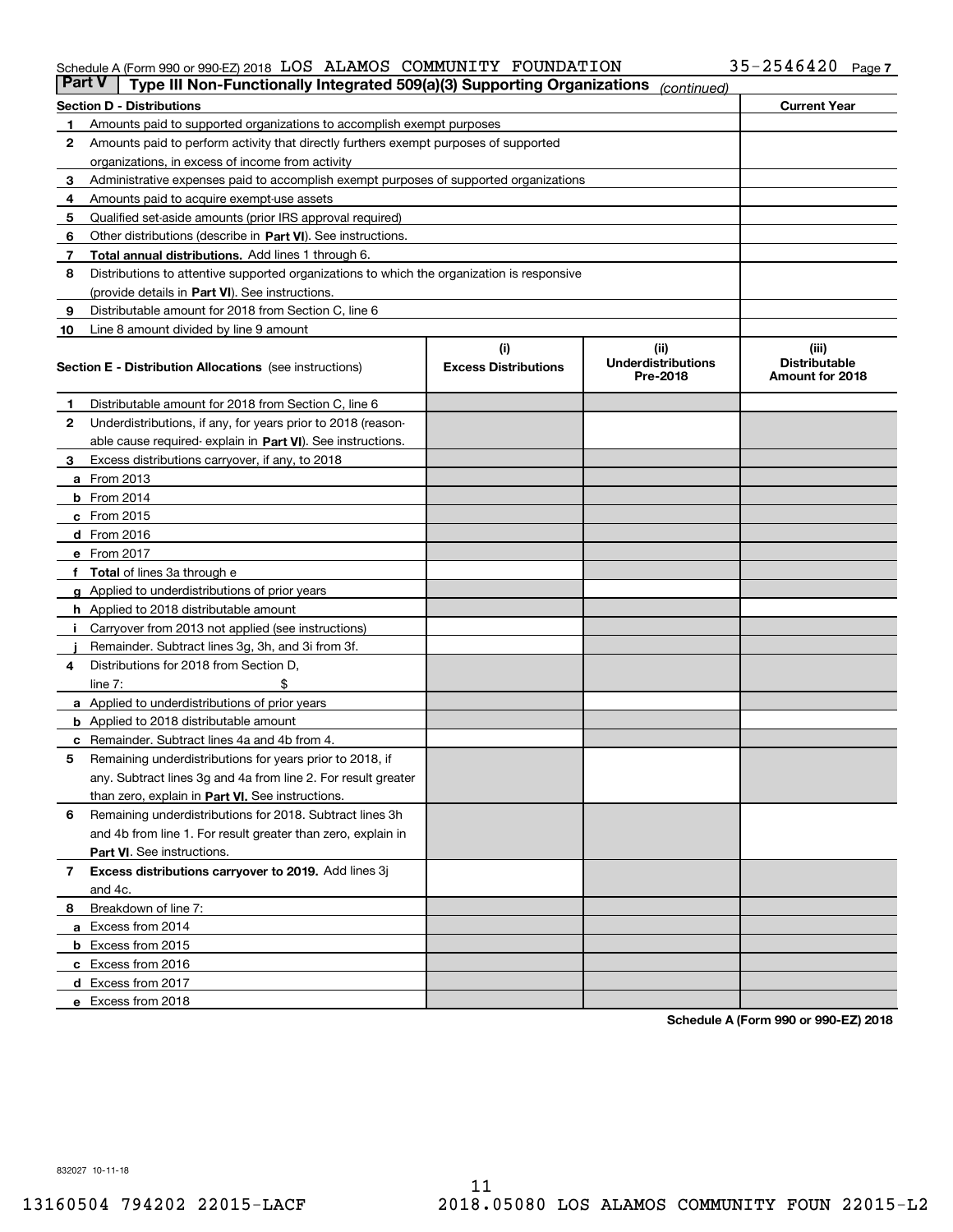Part VI | Supplemental Information. Provide the explanations required by Part II, line 10; Part II, line 17a or 17b; Part III, line 12; Part IV, Section A, lines 1, 2, 3b, 3c, 4b, 4c, 5a, 6, 9a, 9b, 9c, 11a, 11b, and 11c; Part IV, Section B, lines 1 and 2; Part IV, Section C, line 1; Part IV, Section D, lines 2 and 3; Part IV, Section E, lines 1c, 2a, 2b, 3a, and 3b; Part V, line 1; Part V, Section B, line 1e; Part V, Section D, lines 5, 6, and 8; and Part V, Section E, lines 2, 5, and 6. Also complete this part for any additional information. (See instructions.)

SCHEDULE A, PART II, LINE 1

#### 2017 INCLUDES \$10,000 OF AGENCY FUNDS RECEIVED AND HELD BY THE

COMMUNITY FOUNDATION ON BEHALF OF ANOTHER TAX-EXEMPT ORGANIZATION.

2018 INCLUDES \$10,000 OF AGENCY FUNDS RECEIVED AND HELD BY THE

COMMUNITY FOUNDATION ON BEHALF OF ANOTHER TAX-EXEMPT ORGANIZATION.

832028 10-11-18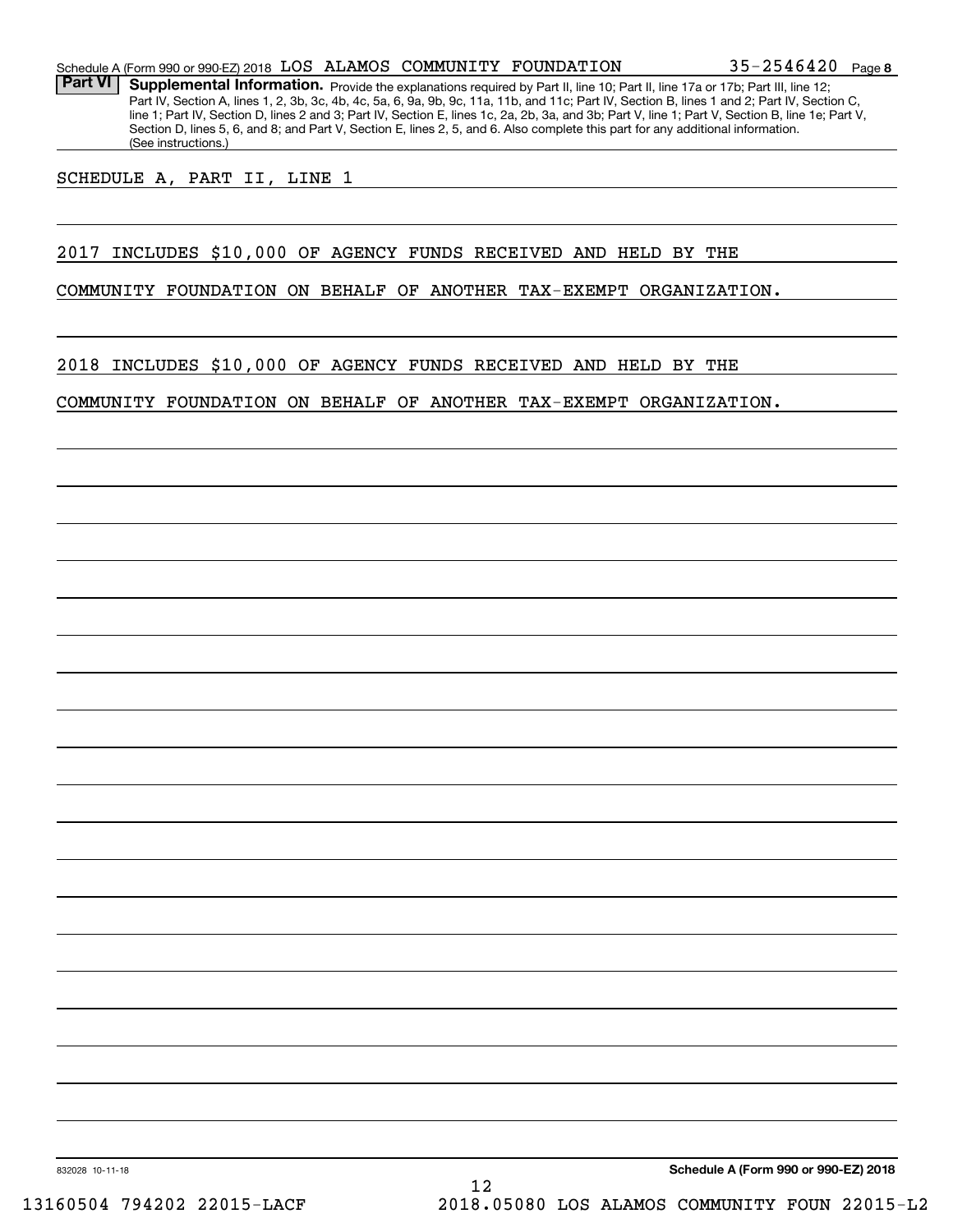Department of the Treasury Internal Revenue Service **(Form 990, 990-EZ, or 990-PF)**

Name of the organization

#### \*\* PUBLIC DISCLOSURE COPY \*\*

# **Schedule B Schedule of Contributors**

**| Attach to Form 990, Form 990-EZ, or Form 990-PF. | Go to www.irs.gov/Form990 for the latest information.** OMB No. 1545-0047

**2018**

**Employer identification number**

|--|

|                                       | LOS ALAMOS COMMUNITY FOUNDATION                                                    | 35-2546420 |
|---------------------------------------|------------------------------------------------------------------------------------|------------|
| <b>Organization type (check one):</b> |                                                                                    |            |
| Filers of:                            | Section:                                                                           |            |
| Form 990 or 990-EZ                    | $\lfloor x \rfloor$ 501(c)( 3) (enter number) organization                         |            |
|                                       | $4947(a)(1)$ nonexempt charitable trust <b>not</b> treated as a private foundation |            |
|                                       | 527 political organization                                                         |            |
| Form 990-PF                           | 501(c)(3) exempt private foundation                                                |            |
|                                       |                                                                                    |            |

 $\Box$  4947(a)(1) nonexempt charitable trust treated as a private foundation

501(c)(3) taxable private foundation  $\mathcal{L}^{\text{max}}$ 

Check if your organization is covered by the **General Rule** or a **Special Rule. Note:**  Only a section 501(c)(7), (8), or (10) organization can check boxes for both the General Rule and a Special Rule. See instructions.

#### **General Rule**

 $\boxed{\textbf{X}}$  For an organization filing Form 990, 990-EZ, or 990-PF that received, during the year, contributions totaling \$5,000 or more (in money or property) from any one contributor. Complete Parts I and II. See instructions for determining a contributor's total contributions.

#### **Special Rules**

any one contributor, during the year, total contributions of the greater of  $\,$  (1) \$5,000; or **(2)** 2% of the amount on (i) Form 990, Part VIII, line 1h; For an organization described in section 501(c)(3) filing Form 990 or 990-EZ that met the 33 1/3% support test of the regulations under sections 509(a)(1) and 170(b)(1)(A)(vi), that checked Schedule A (Form 990 or 990-EZ), Part II, line 13, 16a, or 16b, and that received from or (ii) Form 990-EZ, line 1. Complete Parts I and II.  $\mathcal{L}^{\text{max}}$ 

year, total contributions of more than \$1,000 *exclusively* for religious, charitable, scientific, literary, or educational purposes, or for the For an organization described in section 501(c)(7), (8), or (10) filing Form 990 or 990-EZ that received from any one contributor, during the prevention of cruelty to children or animals. Complete Parts I (entering "N/A" in column (b) instead of the contributor name and address), II, and III.  $\mathcal{L}^{\text{max}}$ 

purpose. Don't complete any of the parts unless the **General Rule** applies to this organization because it received *nonexclusively* year, contributions <sub>exclusively</sub> for religious, charitable, etc., purposes, but no such contributions totaled more than \$1,000. If this box is checked, enter here the total contributions that were received during the year for an  $\;$ exclusively religious, charitable, etc., For an organization described in section 501(c)(7), (8), or (10) filing Form 990 or 990-EZ that received from any one contributor, during the religious, charitable, etc., contributions totaling \$5,000 or more during the year  $\Box$ — $\Box$   $\Box$  $\mathcal{L}^{\text{max}}$ 

**Caution:**  An organization that isn't covered by the General Rule and/or the Special Rules doesn't file Schedule B (Form 990, 990-EZ, or 990-PF),  **must** but it answer "No" on Part IV, line 2, of its Form 990; or check the box on line H of its Form 990-EZ or on its Form 990-PF, Part I, line 2, to certify that it doesn't meet the filing requirements of Schedule B (Form 990, 990-EZ, or 990-PF).

**For Paperwork Reduction Act Notice, see the instructions for Form 990, 990-EZ, or 990-PF. Schedule B (Form 990, 990-EZ, or 990-PF) (2018)** LHA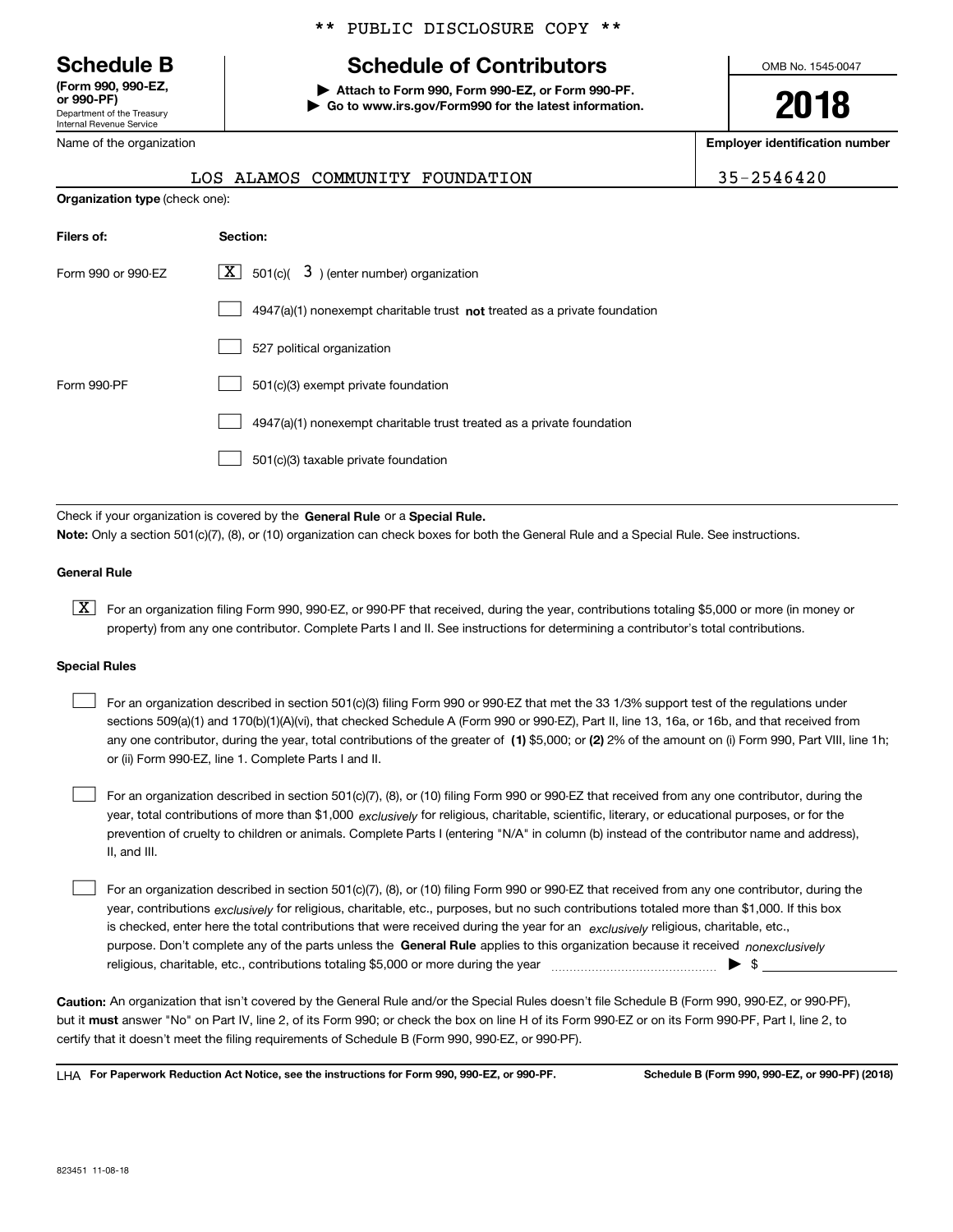**Employer identification number**

### LOS ALAMOS COMMUNITY FOUNDATION | 35-2546420

Chedule B (Form 990, 990-EZ, or 990-PF) (2018)<br>
lame of organization<br> **2Part I Contributors** (see instructions). Use duplicate copies of Part I if additional space is needed.<br> **2Part I Contributors** (see instructions).

| (a)        | (b)                          | (c)                                         | (d)                                                                                                      |
|------------|------------------------------|---------------------------------------------|----------------------------------------------------------------------------------------------------------|
| No.        | Name, address, and ZIP + 4   | <b>Total contributions</b>                  | Type of contribution                                                                                     |
| 1          |                              | 12,800.<br>\$                               | Person<br>Payroll<br>Noncash<br>(Complete Part II for<br>noncash contributions.)                         |
| (a)<br>No. | (b)                          | (c)<br><b>Total contributions</b>           | (d)<br>Type of contribution                                                                              |
| 2          | Name, address, and ZIP + 4   | 29,000.<br>\$                               | Person<br>Payroll<br>Noncash<br>(Complete Part II for<br>noncash contributions.)                         |
| (a)        | (b)                          | (c)                                         | (d)                                                                                                      |
| No.<br>3   | Name, address, and ZIP + 4   | <b>Total contributions</b><br>5,500.<br>\$  | Type of contribution<br>Person<br>Payroll<br>Noncash<br>(Complete Part II for<br>noncash contributions.) |
|            |                              |                                             |                                                                                                          |
| (a)        | (b)                          | (c)                                         | (d)                                                                                                      |
| No.<br>4   | Name, address, and ZIP + 4   | <b>Total contributions</b><br>15,845.<br>\$ | Type of contribution<br>Person<br>Payroll<br>Noncash<br>(Complete Part II for<br>noncash contributions.) |
| (a)        | (b)                          | (c)                                         | (d)                                                                                                      |
| No.        | Name, address, and $ZIP + 4$ | <b>Total contributions</b>                  | <b>Type of contribution</b>                                                                              |
| 5          |                              | 5,075.<br>\$                                | х<br>Person<br>Payroll<br>Noncash<br>(Complete Part II for<br>noncash contributions.)                    |
| (a)        | (b)                          | (c)                                         | (d)                                                                                                      |
| No.        | Name, address, and ZIP + 4   | <b>Total contributions</b>                  | Type of contribution                                                                                     |
| 6          |                              | 5,000.<br>\$                                | х<br>Person<br>Payroll<br>Noncash<br>(Complete Part II for<br>noncash contributions.)                    |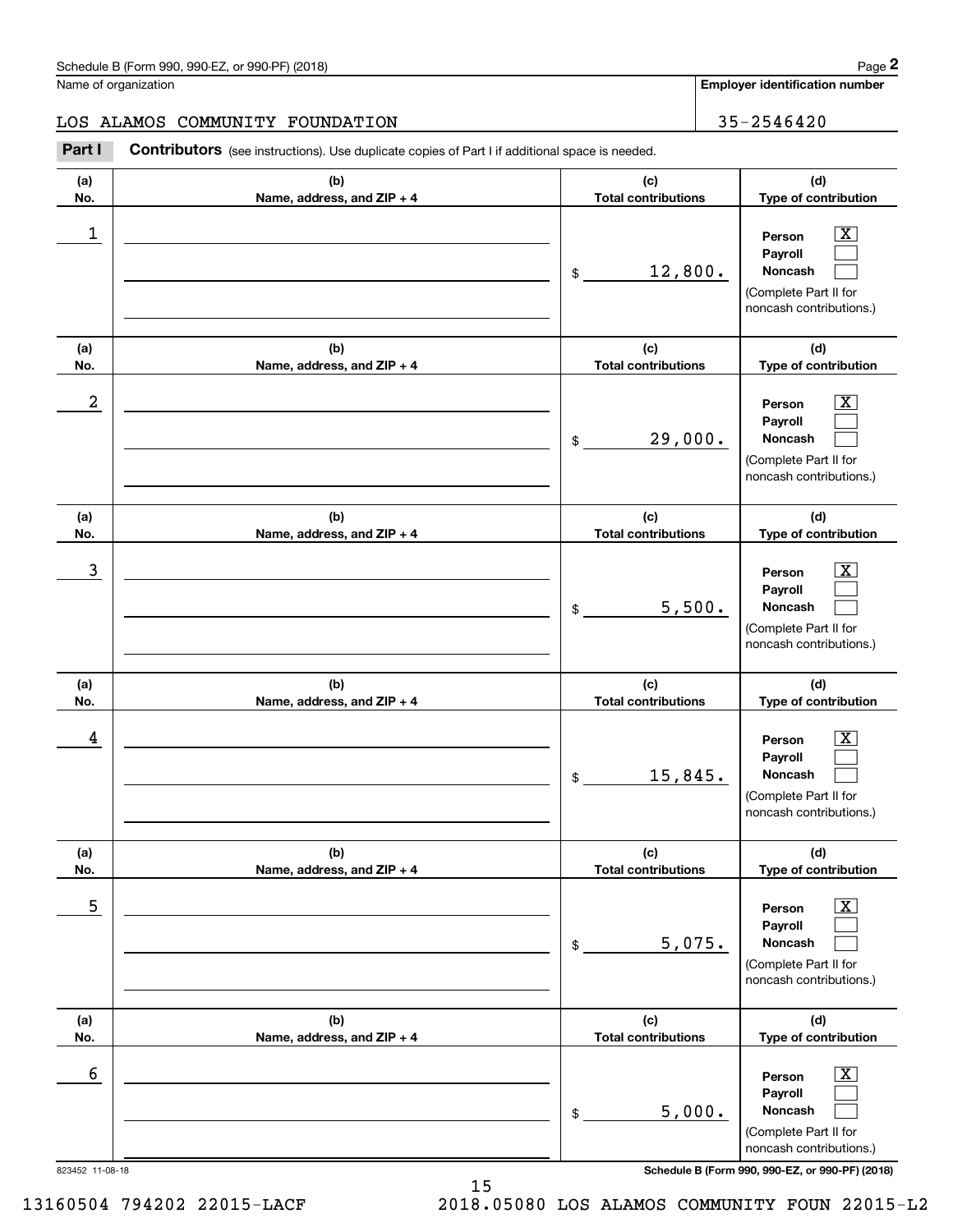**Employer identification number**

#### LOS ALAMOS COMMUNITY FOUNDATION | 35-2546420

Contributors (see instructions). Use duplicate copies of Part I if additional space is needed. Chedule B (Form 990, 990-EZ, or 990-PF) (2018)<br>Iame of organization<br>**2Part I 2Part I Contributors** (see instructions). Use duplicate copies of Part I if additional space is needed.

| (a)             | (b)                        | (c)                        | (d)                                                                                                                                 |
|-----------------|----------------------------|----------------------------|-------------------------------------------------------------------------------------------------------------------------------------|
| No.             | Name, address, and ZIP + 4 | <b>Total contributions</b> | Type of contribution                                                                                                                |
| 7               |                            | 10,000.<br>\$              | $\boxed{\text{X}}$<br>Person<br>Payroll<br>Noncash<br>(Complete Part II for<br>noncash contributions.)                              |
| (a)             | (b)                        | (c)                        | (d)                                                                                                                                 |
| No.             | Name, address, and ZIP + 4 | <b>Total contributions</b> | Type of contribution                                                                                                                |
| 8               |                            | 12,500.<br>\$              | x<br>Person<br>Payroll<br>Noncash<br>(Complete Part II for<br>noncash contributions.)                                               |
| (a)             | (b)                        | (c)                        | (d)                                                                                                                                 |
| No.             | Name, address, and ZIP + 4 | <b>Total contributions</b> | Type of contribution                                                                                                                |
| 9               |                            | 5,000.<br>\$               | x<br>Person<br>Payroll<br>Noncash<br>(Complete Part II for<br>noncash contributions.)                                               |
| (a)             | (b)                        | (c)                        | (d)                                                                                                                                 |
| No.             | Name, address, and ZIP + 4 | <b>Total contributions</b> | Type of contribution                                                                                                                |
| 10              |                            | 5,000.<br>\$               | x<br>Person<br>Payroll<br>Noncash<br>(Complete Part II for<br>noncash contributions.)                                               |
| (a)             | (b)                        | (c)                        | (d)                                                                                                                                 |
| NO.             | Name, address, and ZIP + 4 | Total contributions        | Type of contribution                                                                                                                |
|                 |                            | \$                         | Person<br>Payroll<br>Noncash<br>(Complete Part II for<br>noncash contributions.)                                                    |
| (a)             | (b)                        | (c)                        | (d)                                                                                                                                 |
| No.             | Name, address, and ZIP + 4 | <b>Total contributions</b> | Type of contribution                                                                                                                |
| 823452 11-08-18 |                            | \$                         | Person<br>Payroll<br>Noncash<br>(Complete Part II for<br>noncash contributions.)<br>Schedule B (Form 990, 990-EZ, or 990-PF) (2018) |

13160504 794202 22015-LACF 2018.05080 LOS ALAMOS COMMUNITY FOUN 22015-L2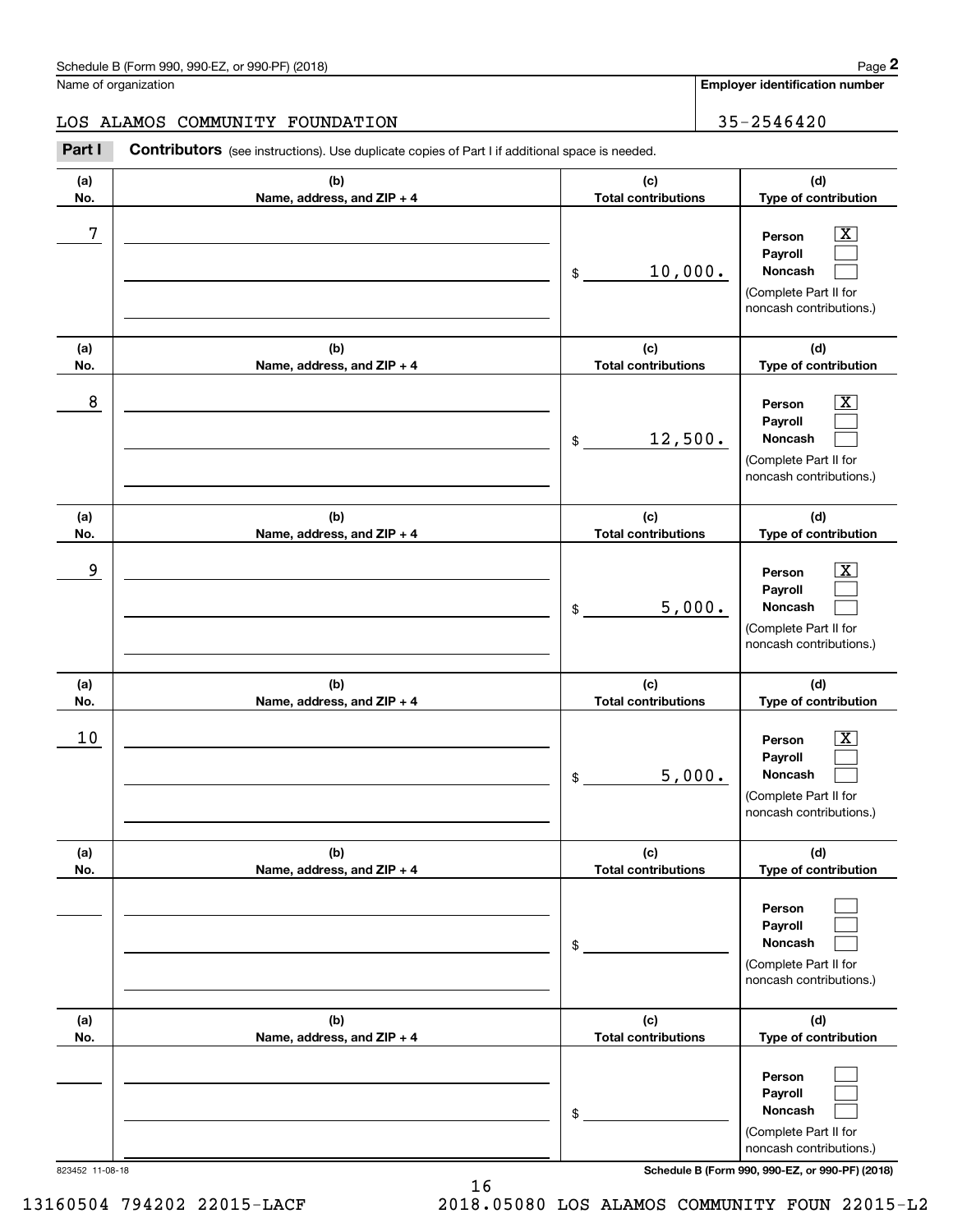**Employer identification number**

LOS ALAMOS COMMUNITY FOUNDATION | 35-2546420

Chedule B (Form 990, 990-EZ, or 990-PF) (2018)<br>
Iame of organization<br> **3Part II is ALAMOS COMMUNITY FOUNDATION**<br> **Part II Noncash Property** (see instructions). Use duplicate copies of Part II if additional space is needed.

| (a)<br>No.<br>from<br>Part I | (b)<br>Description of noncash property given | (c)<br>FMV (or estimate)<br>(See instructions.) | (d)<br>Date received                            |
|------------------------------|----------------------------------------------|-------------------------------------------------|-------------------------------------------------|
|                              |                                              | $\frac{1}{2}$                                   |                                                 |
|                              |                                              |                                                 |                                                 |
| (a)<br>No.<br>from<br>Part I | (b)<br>Description of noncash property given | (c)<br>FMV (or estimate)<br>(See instructions.) | (d)<br>Date received                            |
|                              |                                              | $\frac{1}{2}$                                   |                                                 |
| (a)<br>No.<br>from<br>Part I | (b)<br>Description of noncash property given | (c)<br>FMV (or estimate)<br>(See instructions.) | (d)<br>Date received                            |
|                              |                                              | $\frac{1}{2}$                                   |                                                 |
|                              |                                              |                                                 |                                                 |
| (a)<br>No.<br>from<br>Part I | (b)<br>Description of noncash property given | (c)<br>FMV (or estimate)<br>(See instructions.) | (d)<br>Date received                            |
|                              |                                              |                                                 |                                                 |
|                              |                                              |                                                 |                                                 |
|                              |                                              | $\mathsf{\$}$                                   |                                                 |
| (a)<br>No.<br>from<br>Part I | (b)<br>Description of noncash property given | (c)<br>FMV (or estimate)<br>(See instructions.) | (d)<br>Date received                            |
|                              |                                              |                                                 |                                                 |
|                              |                                              |                                                 |                                                 |
|                              |                                              |                                                 |                                                 |
|                              |                                              | $\,$                                            |                                                 |
| (a)                          |                                              |                                                 |                                                 |
| No.                          | (b)                                          | (c)<br>FMV (or estimate)                        | (d)                                             |
| from                         | Description of noncash property given        | (See instructions.)                             | Date received                                   |
| Part I                       |                                              |                                                 |                                                 |
|                              |                                              |                                                 |                                                 |
|                              |                                              |                                                 |                                                 |
|                              |                                              | \$                                              |                                                 |
| 823453 11-08-18              |                                              |                                                 | Schedule B (Form 990, 990-EZ, or 990-PF) (2018) |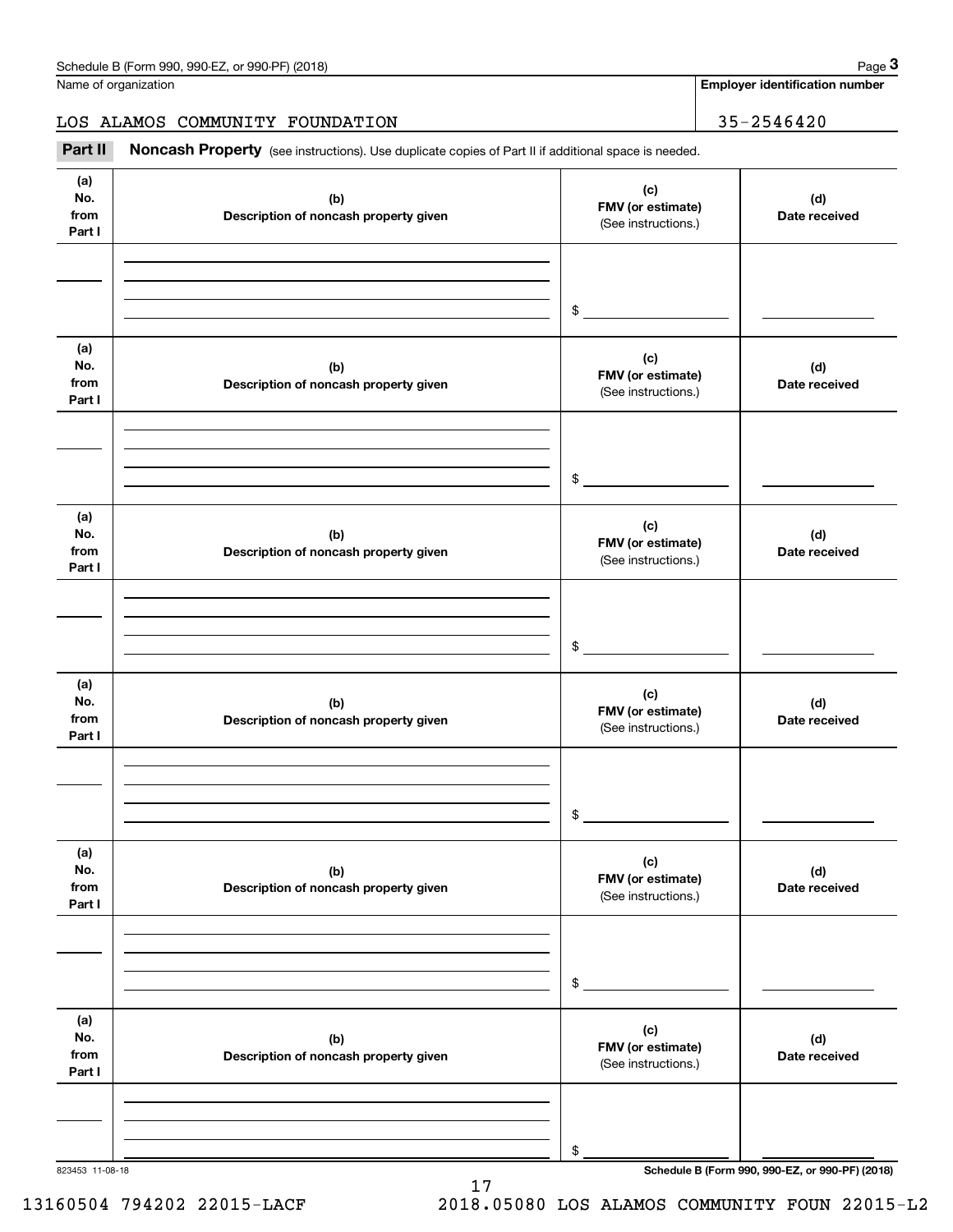|                           | Schedule B (Form 990, 990-EZ, or 990-PF) (2018)                                                                                                                                   |                      | Page 4                                                                                                                                                         |
|---------------------------|-----------------------------------------------------------------------------------------------------------------------------------------------------------------------------------|----------------------|----------------------------------------------------------------------------------------------------------------------------------------------------------------|
|                           | Name of organization                                                                                                                                                              |                      | <b>Employer identification number</b>                                                                                                                          |
|                           | LOS ALAMOS COMMUNITY FOUNDATION                                                                                                                                                   |                      | 35-2546420                                                                                                                                                     |
| <b>Part III</b>           | from any one contributor. Complete columns (a) through (e) and the following line entry. For organizations                                                                        |                      | Exclusively religious, charitable, etc., contributions to organizations described in section 501(c)(7), (8), or (10) that total more than \$1,000 for the year |
|                           | completing Part III, enter the total of exclusively religious, charitable, etc., contributions of \$1,000 or less for the year. (Enter this info. once.) $\blacktriangleright$ \$ |                      |                                                                                                                                                                |
|                           | Use duplicate copies of Part III if additional space is needed.                                                                                                                   |                      |                                                                                                                                                                |
| (a) No.<br>from<br>Part I | (b) Purpose of gift                                                                                                                                                               | (c) Use of gift      | (d) Description of how gift is held                                                                                                                            |
|                           |                                                                                                                                                                                   |                      |                                                                                                                                                                |
|                           |                                                                                                                                                                                   |                      |                                                                                                                                                                |
|                           |                                                                                                                                                                                   |                      |                                                                                                                                                                |
|                           |                                                                                                                                                                                   | (e) Transfer of gift |                                                                                                                                                                |
|                           |                                                                                                                                                                                   |                      |                                                                                                                                                                |
|                           | Transferee's name, address, and ZIP + 4                                                                                                                                           |                      | Relationship of transferor to transferee                                                                                                                       |
|                           |                                                                                                                                                                                   |                      |                                                                                                                                                                |
|                           |                                                                                                                                                                                   |                      |                                                                                                                                                                |
| (a) No.                   |                                                                                                                                                                                   |                      |                                                                                                                                                                |
| from<br>Part I            | (b) Purpose of gift                                                                                                                                                               | (c) Use of gift      | (d) Description of how gift is held                                                                                                                            |
|                           |                                                                                                                                                                                   |                      |                                                                                                                                                                |
|                           |                                                                                                                                                                                   |                      |                                                                                                                                                                |
|                           |                                                                                                                                                                                   |                      |                                                                                                                                                                |
|                           |                                                                                                                                                                                   | (e) Transfer of gift |                                                                                                                                                                |
|                           |                                                                                                                                                                                   |                      |                                                                                                                                                                |
|                           | Transferee's name, address, and ZIP + 4                                                                                                                                           |                      | Relationship of transferor to transferee                                                                                                                       |
|                           |                                                                                                                                                                                   |                      |                                                                                                                                                                |
|                           |                                                                                                                                                                                   |                      |                                                                                                                                                                |
|                           |                                                                                                                                                                                   |                      |                                                                                                                                                                |
| (a) No.<br>from           | (b) Purpose of gift                                                                                                                                                               | (c) Use of gift      | (d) Description of how gift is held                                                                                                                            |
| Part I                    |                                                                                                                                                                                   |                      |                                                                                                                                                                |
|                           |                                                                                                                                                                                   |                      |                                                                                                                                                                |
|                           |                                                                                                                                                                                   |                      |                                                                                                                                                                |
|                           |                                                                                                                                                                                   |                      |                                                                                                                                                                |
|                           |                                                                                                                                                                                   | (e) Transfer of gift |                                                                                                                                                                |
|                           | Transferee's name, address, and $ZIP + 4$                                                                                                                                         |                      | Relationship of transferor to transferee                                                                                                                       |
|                           |                                                                                                                                                                                   |                      |                                                                                                                                                                |
|                           |                                                                                                                                                                                   |                      |                                                                                                                                                                |
|                           |                                                                                                                                                                                   |                      |                                                                                                                                                                |
| (a) No.<br>from           | (b) Purpose of gift                                                                                                                                                               | (c) Use of gift      | (d) Description of how gift is held                                                                                                                            |
| Part I                    |                                                                                                                                                                                   |                      |                                                                                                                                                                |
|                           |                                                                                                                                                                                   |                      |                                                                                                                                                                |
|                           |                                                                                                                                                                                   |                      |                                                                                                                                                                |
|                           |                                                                                                                                                                                   |                      |                                                                                                                                                                |
|                           |                                                                                                                                                                                   | (e) Transfer of gift |                                                                                                                                                                |
|                           |                                                                                                                                                                                   |                      |                                                                                                                                                                |
|                           | Transferee's name, address, and $ZIP + 4$                                                                                                                                         |                      | Relationship of transferor to transferee                                                                                                                       |
|                           |                                                                                                                                                                                   |                      |                                                                                                                                                                |
|                           |                                                                                                                                                                                   |                      |                                                                                                                                                                |
|                           |                                                                                                                                                                                   |                      |                                                                                                                                                                |

18

**Schedule B (Form 990, 990-EZ, or 990-PF) (2018)**

13160504 794202 22015-LACF 2018.05080 LOS ALAMOS COMMUNITY FOUN 22015-L2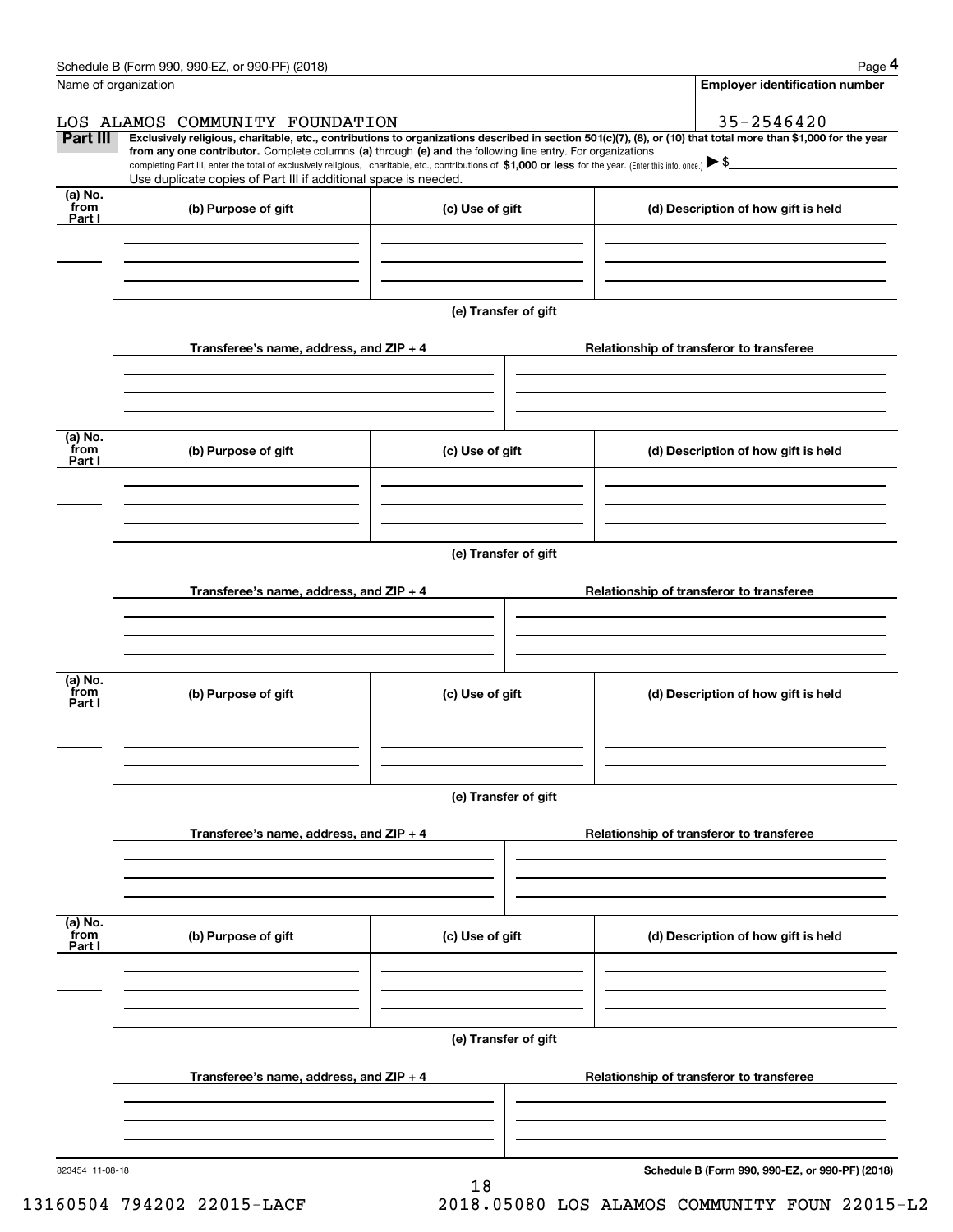Department of the Treasury **(Form 990 or 990-EZ)**

Name of the organization

Internal Revenue Service

**Complete to provide information for responses to specific questions on SCHEDULE O Supplemental Information to Form 990 or 990-EZ**

**Form 990 or 990-EZ or to provide any additional information. | Attach to Form 990 or 990-EZ. | Go to www.irs.gov/Form990 for the latest information.**

**Open to Public InspectionEmployer identification number 2018**

OMB No. 1545-0047

LOS ALAMOS COMMUNITY FOUNDATION 35-2546420

### FORM 990-EZ, PART I, LINE 4, OTHER INVESTMENT INCOME:

DESCRIPTION OF PROPERTY: AMOUNT:

DIVIDEND AND INTEREST INCOME 2,080.

FORM 990-EZ, PART I, LINE 8, OTHER REVENUE:

DESCRIPTION OF OTHER REVENUE: AMOUNT:

ADMINISTRATIVE FEES 2002 137.

FORM 990-EZ, PART I, LINE 10, GRANTS AND SIMILAR AMOUNTS PAID:

ACTIVITY CLASSIFICATION: UNIVERSITY

GRANTEE NAME: UNIVERSITY OF NEW MEXICO-LOS ALAMOS

GRANTEE ADDRESS: 4000 UNIVERSITY DRIVE LOS ALAMOS, NM 87544

GRANTEE RELATIONSHIP: NOT RELATED

PROPERTY DESCRIPTION: CASH

APPROVED BUT NOT PAID BY FILING DEADLINE: YES

AMOUNT GIVEN: 433.

TOTAL INCLUDED ON FORM 990-EZ, LINE 10 433.

FORM 990-EZ, PART I, LINE 16, OTHER EXPENSES:

| DESCRIPTION OF OTHER EXPENSES:                                                       | AMOUNT:                                |
|--------------------------------------------------------------------------------------|----------------------------------------|
| ADVERTISING AND PROMOTION                                                            | 493.                                   |
| FEES AND<br><b>CHARGES</b><br>BANK                                                   | 327.                                   |
| DIRECTOR AND LIABILITY INSURANCE                                                     | 1,635.                                 |
| FEES AND SUBSCRIPTIONS<br>DUES,                                                      | 2,220.                                 |
| TECHNOLOGY SERVICES<br>INFORMATION                                                   | 8,708.                                 |
| LHA For Paperwork Reduction Act Notice, see the Instructions for Form 990 or 990-EZ. | Schedule O (Form 990 or 990-EZ) (2018) |
| 832211 10-10-18<br>19                                                                |                                        |
|                                                                                      |                                        |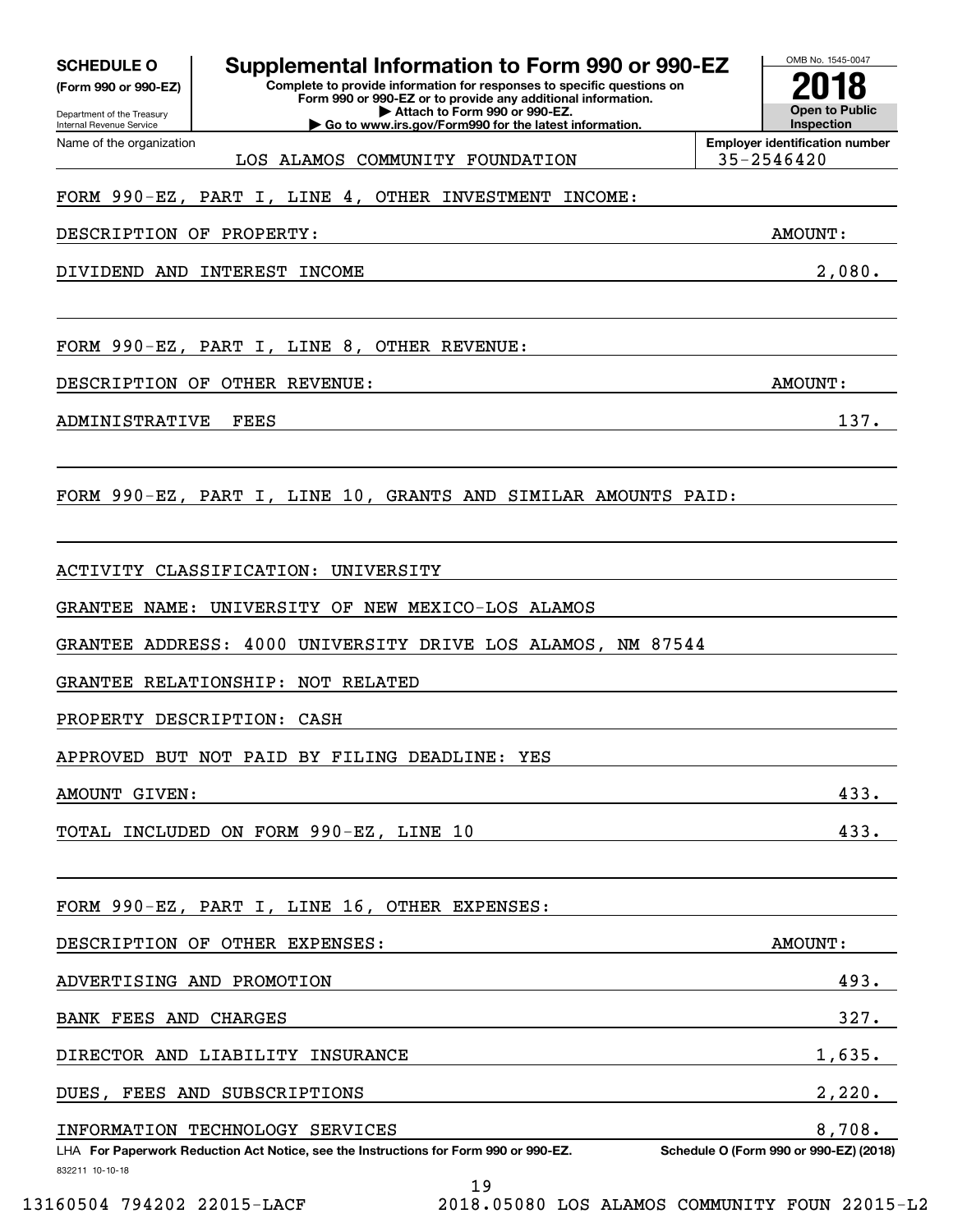| Schedule O (Form 990 or 990-EZ) (2018)                                  | Page 2                                              |
|-------------------------------------------------------------------------|-----------------------------------------------------|
| Name of the organization<br>LOS ALAMOS COMMUNITY FOUNDATION             | <b>Employer identification number</b><br>35-2546420 |
| INVESTMENT EXPENSES                                                     | 232.                                                |
| MEETINGS AND CONFERENCES                                                | 1,397.                                              |
| OFFICE EXPENSES                                                         | 488.                                                |
| <b>TRAVEL</b>                                                           | 430.                                                |
| DEVELOPMENT<br><b>STAFF</b>                                             | 716.                                                |
| STATE<br>TAXES AND FEES                                                 | 10.                                                 |
| PROGRAM EXPENSES                                                        | 5,536.                                              |
| TOTAL TO FORM 990-EZ, LINE 16                                           | 22,192.                                             |
|                                                                         |                                                     |
| FORM 990-EZ, PART I, LINE 20, CHANGES IN NET ASSETS:                    |                                                     |
| ASSETS OR FUND BALANCES:<br>CHANGES<br>IN NET                           | <b>AMOUNT:</b>                                      |
| IN ALLOWANCE FOR UNCOLLECTIBLE PLEDGES<br>NET<br><b>CHANGE</b>          | 1,950.                                              |
| UNREALIZED GAINS AND LOSSES<br>NET                                      | 1,740.                                              |
| TOTAL TO FORM 990-EZ, LINE 20                                           | 3,690.                                              |
|                                                                         |                                                     |
| CHANGES FOR AMENDED FORM 990-EZ:                                        |                                                     |
| THE RETURN IS AMENDED IN ORDER TO PROPERLY REFLECT AGENCY FUNDS         |                                                     |
| RECEIVED AS A LIABILITY INSTEAD OF AS INCOME. AS A RESULT OF THIS       |                                                     |
| RECLASSIFICATION THE FOLLOWING CHANGES ARE MADE ON THIS AMENDED RETURN: |                                                     |
|                                                                         |                                                     |
| FORM 990-EZ PAGE 1, PAR I, LINE 1: - TOTAL CONTRIBUTIONS RECEIVED       |                                                     |
| DECREASED BY \$10,000. AGENCY FUNDS RECEIVED DURING THIS FISCAL YEAR    |                                                     |
| TOTALLED \$10,000. THESE FUNDS WERE RECLASSED TO LIABILITIES.           |                                                     |
|                                                                         |                                                     |
| FORM 990-EZ PAGE 1, PART 1, LINE 4 - INVESTMENT INCOME DECREASED BY     |                                                     |
| \$278. THIS IS THE INCOME EARNED ON AGENCY FUNDS WHICH HAVE BEEN        |                                                     |
| RECLASSED TO LIABILITIES.                                               |                                                     |

20

832212 10-10-18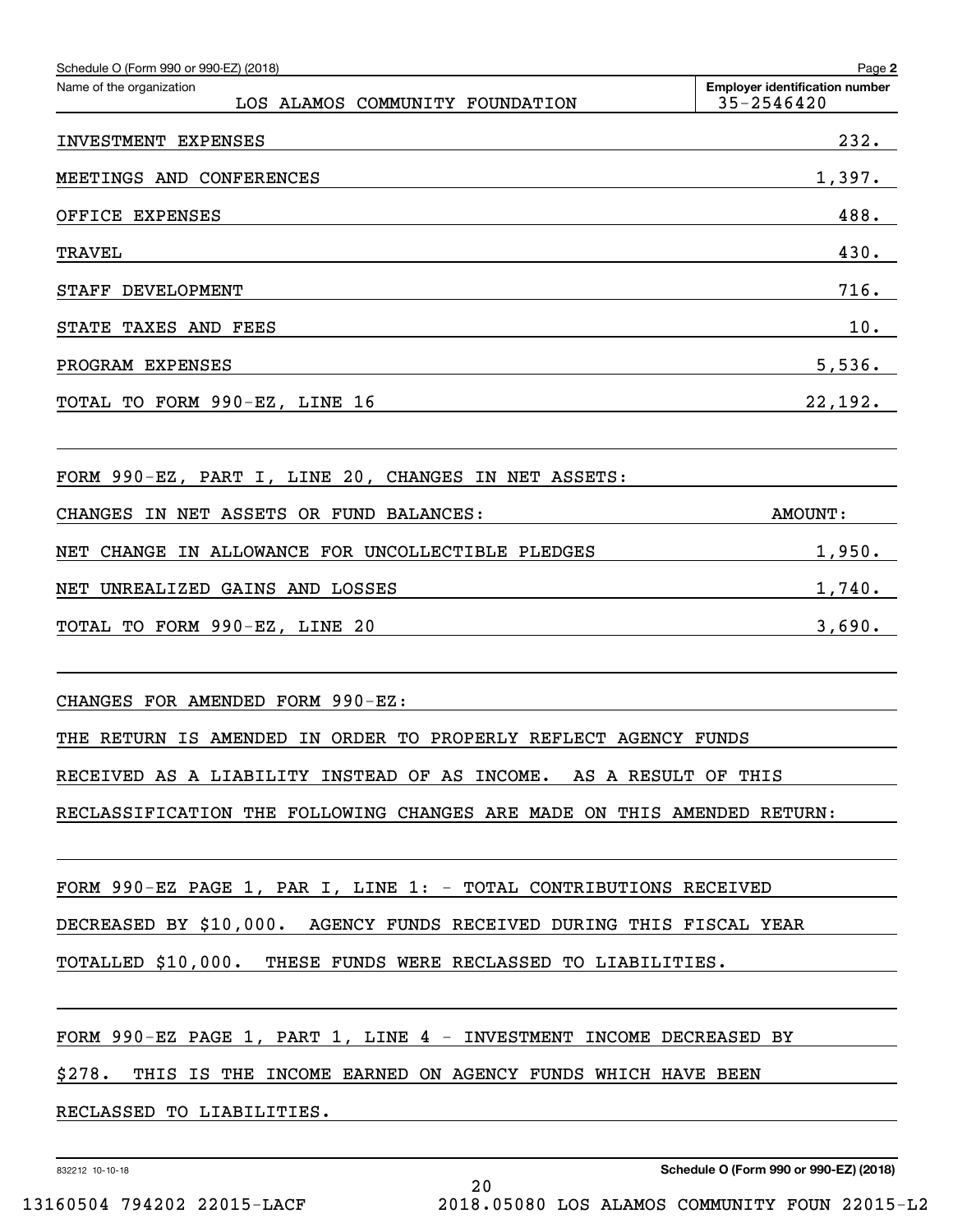| Name of the organization | Schedule O (Form 990 or 990-EZ) (2018) |  |                                 | <b>Employer identification number</b> |
|--------------------------|----------------------------------------|--|---------------------------------|---------------------------------------|
|                          |                                        |  | LOS ALAMOS COMMUNITY FOUNDATION | $35 - 2546420$                        |

FORM 990-EZ PAGE 1, PART 1, LINE 8 - OTHER REVENUE INCREASED BY \$137

REFLECTING THE ADMINISTRATIVE FEE REVENUE RECEIVED ON THE AGENCY FUNDS.

FORM 990-EZ PAGE 1, PART 1, LINE 16 - OTHER EXPENSES WERE REDUCED BY

\$48. THIS IS THE INVESTMENT EXPENSES ATTRIBUTABLE TO THE AGENCY FUNDS THAT HAVE BEEN RECLASSED TO LIABILITIES.

FORM 990-EZ PAGE 1, PART 1, LINE 19 - NET ASSETS OR FUND BALANCES AT THE BEGINNING OF THE YEAR DECREASED BY \$10,338 DUE TO AN AMENDED RETURN FILED FOR THE PREVIOUS FISCAL YEAR.

FORM 990-EZ PAGE 1, PART 1, LINE 20 - OTHER CHANGES IN NET ASSETS OR FUND BALANCES WERE REDUCED BY \$507. THIS IS THE NET UNREALIZED GANIS/LOSSES ON THE AGENCY FUNDS THAT HAVE BEEN RECLASSED TO LIABILITIES.

FORM 990-EZ, PAGE 2, PART II, LINE 26 - ENDING LIABILITIES INCREASED BY \$10,600. THIS IS THE NET AGENCY FUNDS RECLASSED TO LIABILITIES FOR THE FISCAL YEAR.

FORM 990-EZ, PAGE 2, PART II, LINE 26 - BEGINNING LIABILITIES INCREASED BY \$10,338 DUE TO AN AMENDED RETURN FILED FOR THE PREVIOUS FISCAL YEAR.

FORM 990-EZ, PAGE 2, PART II, LINE 27 - BEGINNING NET ASSETS OR FUND BALANCES DECREASED BY \$10,338 DUE TO AN AMENDED RETURN FILED FOR THE PREVIOUS FISCAL YEAR.

21

832212 10-10-18

13160504 794202 22015-LACF 2018.05080 LOS ALAMOS COMMUNITY FOUN 22015-L2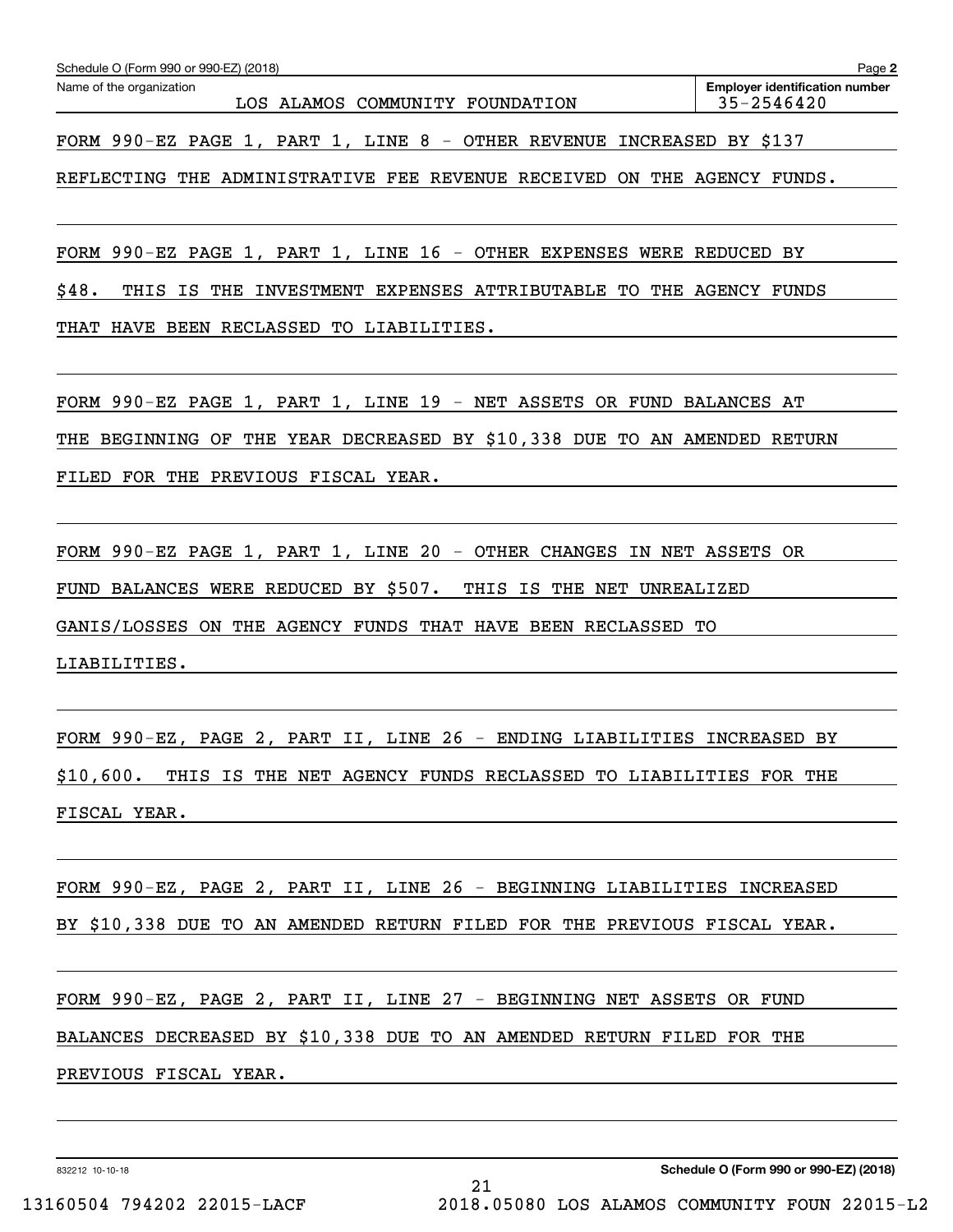| Schedule O (Form 990 or 990-EZ) (2018)                         |                 | Page 2                                              |
|----------------------------------------------------------------|-----------------|-----------------------------------------------------|
| Name of the organization<br>LOS ALAMOS COMMUNITY<br>FOUNDATION |                 | <b>Employer identification number</b><br>35-2546420 |
| FORM 990-EZ, PART II, LINE 24, OTHER ASSETS:                   |                 |                                                     |
| DESCRIPTION                                                    | OF YEAR<br>BEG. | YEAR<br>OF<br><b>END</b>                            |
| (LESS ALLOWANCE)<br><b>CURRENT PLEDGES</b>                     | 27,800.         | 20, 250.                                            |
| $(MULTI-YEAR)$<br>LONG-TERM PLEDGES                            | 10,000.         | 0.                                                  |
| TOTAL TO FORM 990-EZ, LINE 24                                  | 37,800.         | 20, 250.                                            |
|                                                                |                 |                                                     |

FORM 990-EZ, PART II, LINE 26, OTHER LIABILITIES:

| DESCRIPTION                   | BEG.<br>OF YEAR | END<br><b>YEAR</b><br>OF |
|-------------------------------|-----------------|--------------------------|
| OTHER PAYABLES                | 100.            | $0$ .                    |
| ACCOUNTS PAYABLE              | 0.              | 494.                     |
| GRANTS PAYABLE                | 0.              | 433.                     |
| <b>AGENCY FUNDS</b>           | 10,338.         | 20,938.                  |
| TOTAL TO FORM 990-EZ, LINE 26 | 10,438.         | 21,865.                  |

FORM 990-EZ, PART III, PRIMARY EXEMPT PURPOSE - FACILITATE AND PROMOTE LOCAL PHILANTHROPY BY LOS ALAMOS RESIDENTS, AND THOSE WITH STRONG CONNECTIONS TO LOS ALAMOS COUNTY, BY PROVIDING PROGRAMS INTENDED TO HIGHLIGHT UNMET NEEDS AND DONATION OPPORTUNITIES WITHIN THE COUNTY, AND TO MEET THOSE NEEDS THROUGH FINANCIAL AND ORGANIZATIONAL SUPPORT TO EXISTING AND NEW ORGANIZATIONS.

FORM 990-EZ, PART III LINE 31, OTHER PROGRAM SERVICE ACCOMPLISHMENTS:

EXECUTIVE DIRECTOR'S ROUNDTABLE, GRANT WRITING WORKSHOP AND SOCIAL

ENTREPRENEUR WORKSHOP

GRANTS \$ 0. EXPENSES \$ 1,586.

FORM 990-EZ, PART V, INFORMATION REGARDING PERSONAL BENEFIT CONTRACTS:

832212 10-10-18 **Schedule O (Form 990 or 990-EZ) (2018)** THE ORGANIZATION DID NOT, DURING THE YEAR, RECEIVE ANY FUNDS, DIRECTLY, 22